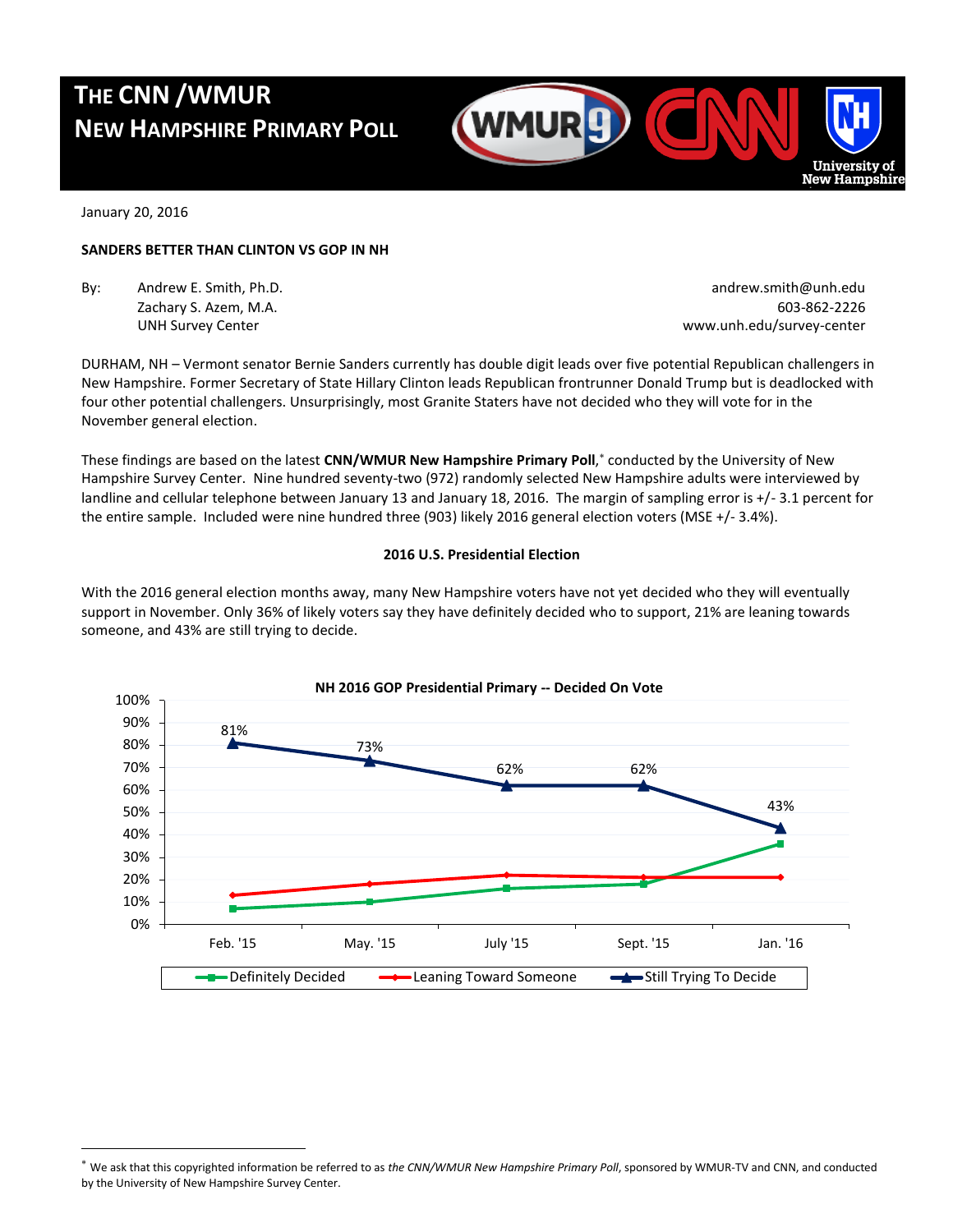Although Bernie Sanders currently holds a significant 27 percentage point lead in the latest CNN/WMUR/UNH New Hampshire primary poll, one of the arguments that has been used against him is that he is less electable than Hillary Clinton in a general election. Among Republicans, questions of electability have also dogged the Trump and Cruz campaigns. New Hampshire has been a swing state in presidential elections for more than 20 years and is a good state to examine the question of electability.

While neither party has chosen their nominee, and the election is 10 months away, Bernie Sanders is currently the most electable candidate among both parties. Sanders leads five potential Republican candidates (Chris Christie, Ted Cruz, John Kasich, Marco Rubio and Donald Trump), while Clinton leads only Trump and is tied with other Republicans.

#### **Sanders vs. GOP**

Sanders currently holds a more than 20 percentage point lead over Trump in New Hampshire -- 57% of likely 2016 voters say they would vote for Sanders, only 34% would vote for Trump, 6% would support another candidate and 3% are undecided. Sanders leads among Democrats 93%-3% while Trump has only a 70%-16% lead among Republicans. Independents currently favor Sanders by double digits (55%-33%) and Sanders has the edge among both men (52%-40%) and women (61%-28%).



#### **President - Sanders vs. Trump**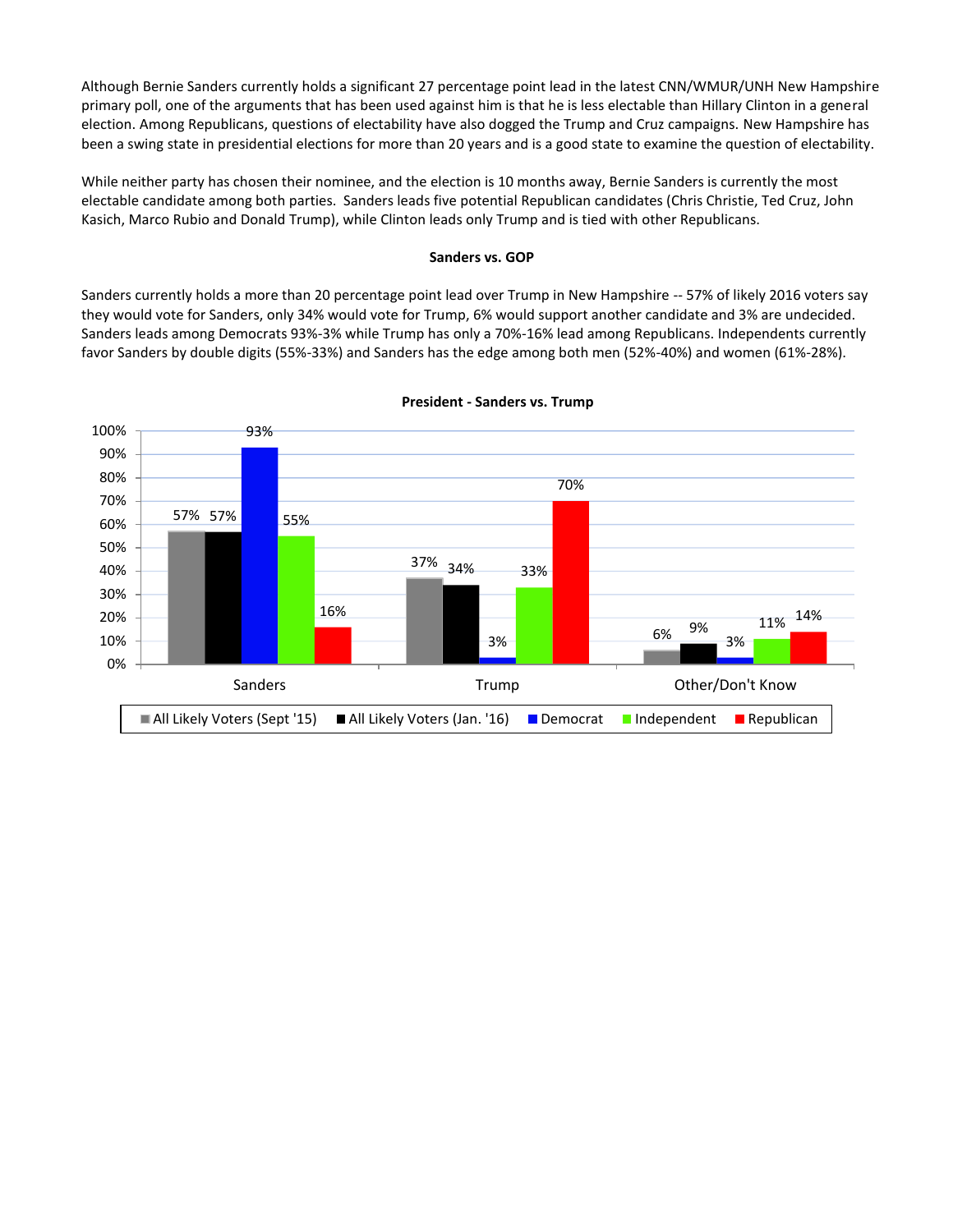If the candidates were Sanders and Cruz –56% say they would vote for Sanders, 33% would vote for Cruz, 6% would support another candidate and 4% are undecided. Sanders leads among Democrats 94%-2%, Cruz leads 73%-13% among Republicans and Sanders leads 56%-24% among Independents. Sanders leads among both men (52%-38%) and women (60%-29%).



**President - Sanders vs. Cruz**

If the candidates were Sanders and Rubio – currently 55% say they would vote for Sanders, 37% would vote for Rubio, 5% would support another candidate and 4% are undecided. Sanders leads among Democrats 91%-3%, Rubio leads 77%-14% among Republicans and Sanders leads 54%-30% among Independents. Sanders leads among both men (52%-40%) and women (57%-34%).



#### **President - Sanders vs. Rubio**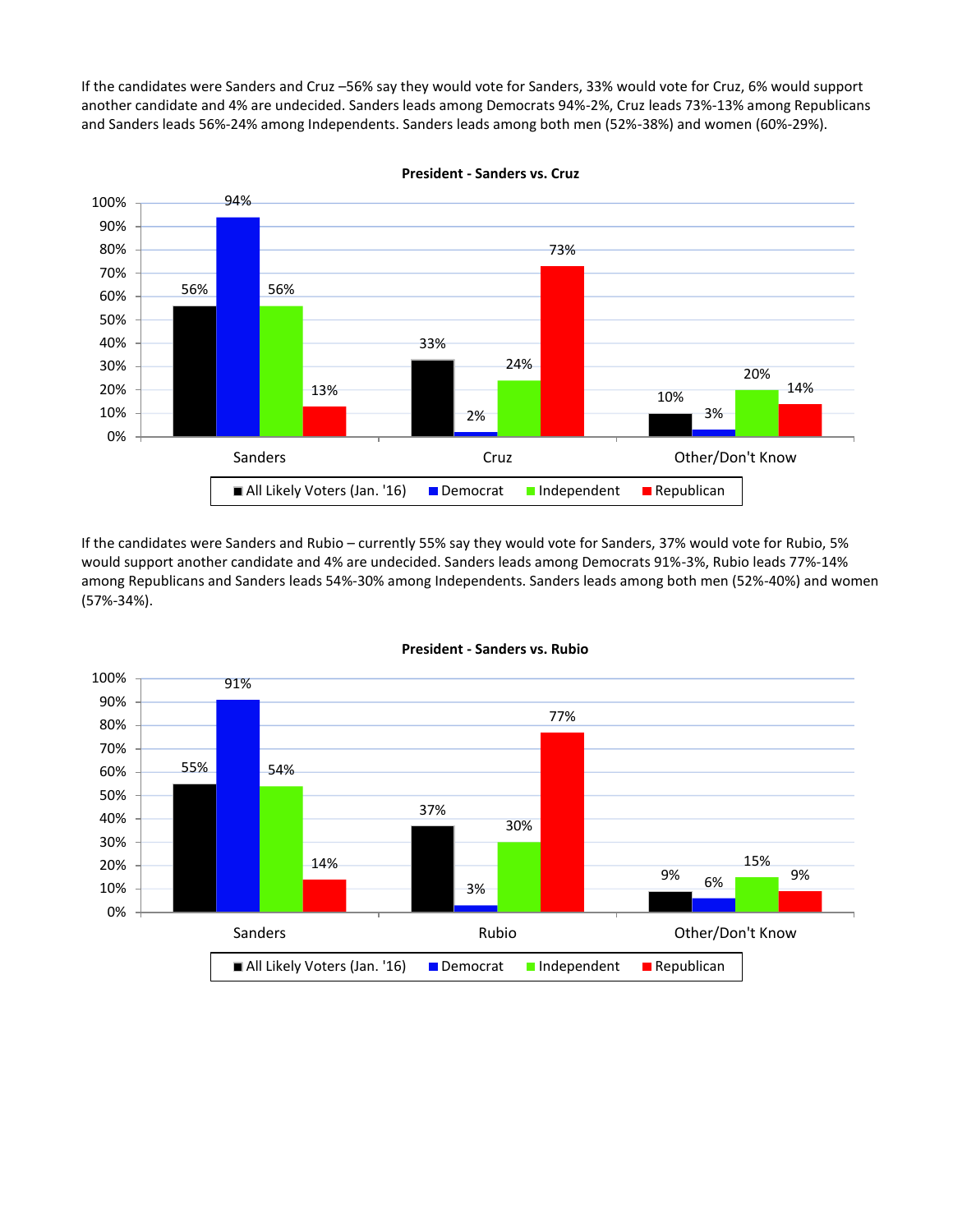If the candidates were Sanders and Christie – currently 57% say they would vote for Sanders, 34% would vote for Christie, 6% would support another candidate and 4% are undecided. Sanders leads among Democrats 92%-5%, Christie leads 71%-16% among Republicans and Sanders leads 58%-25% among Independents. Sanders leads among both men (54%-37%) and women (59%-31%).



**President - Sanders vs. Christie**

If the candidates were Sanders and Kasich – currently 54% say they would vote for Sanders, 33% would vote for Kasich, 6% would support another candidate and 7% are undecided. Sanders leads among Democrats 88%-6%, Kasich leads 66%-15% among Republicans and Sanders leads 55%-27% among Independents. Sanders leads among both men (52%-37%) and women (57%-29%).



**President - Sanders vs. Kasich**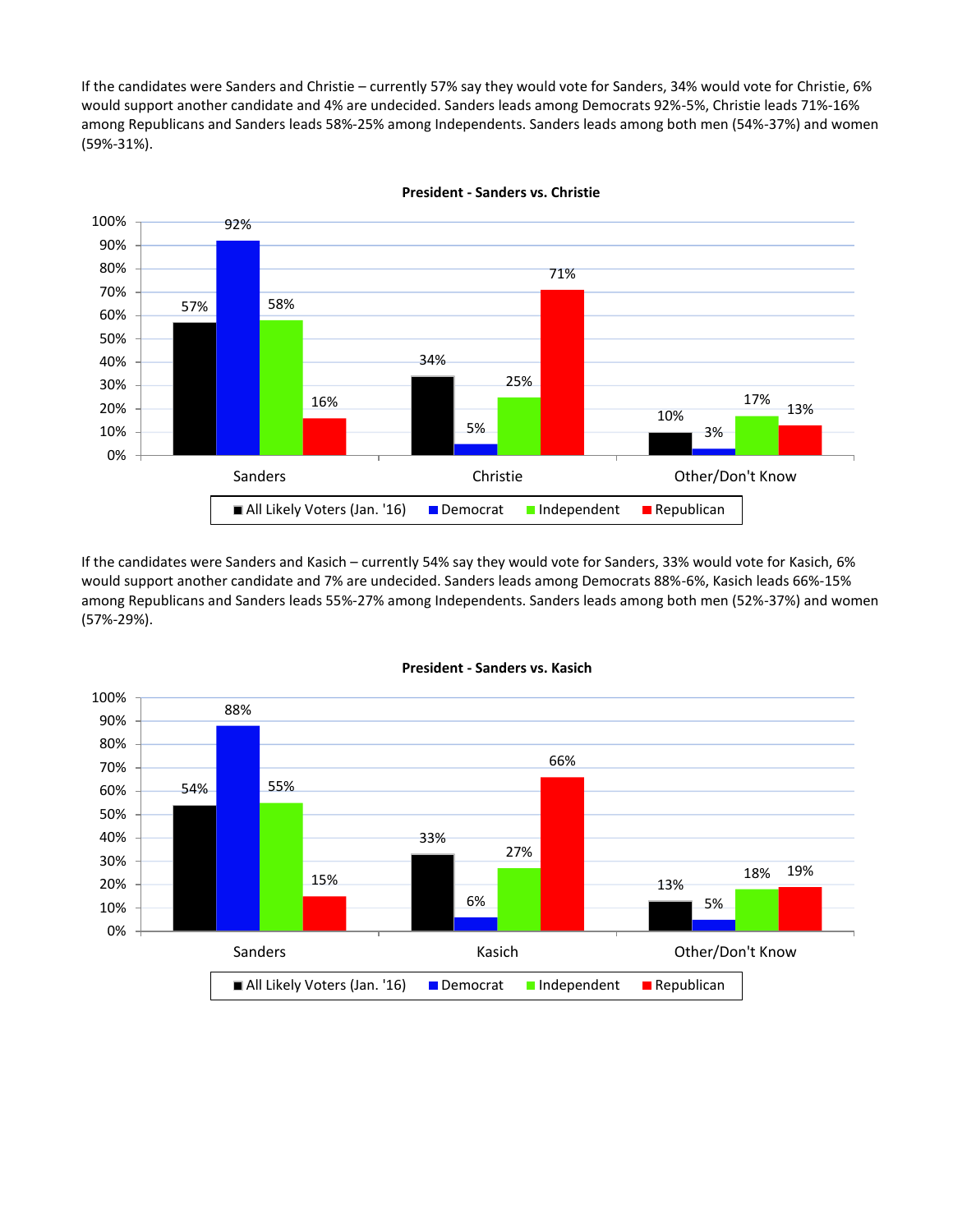#### **Clinton vs. GOP**

If the election was held today between Hillary Clinton and Donald Trump, 48% say they would vote for Clinton, 39% would vote for Trump, 10% would support another candidate and 3% are undecided. Republicans (77%-8% Trump) and Democrats (88%-6% Clinton) favor their party's candidate. Political independents currently favor Clinton 43%-34%. There is a significant gender gap -- men currently favor Trump by a 47%-41% margin and women currently favor Clinton by an even larger 55%-33% margin. These numbers are largely unchanged since July.



#### **President - Clinton vs. Trump**

If the candidates were Clinton and Cruz – currently 47% say they would vote for Clinton, 41% would vote for Cruz, 9% would support another candidate and 4% are undecided. Clinton leads among Democrats 88%-5%, Cruz leads 81%-5% among Republicans and Independents favor Cruz 39%-33%. Cruz has the edge among men (49%-39%) while Clinton leads 53%-34% among women.



#### **President - Clinton vs. Cruz**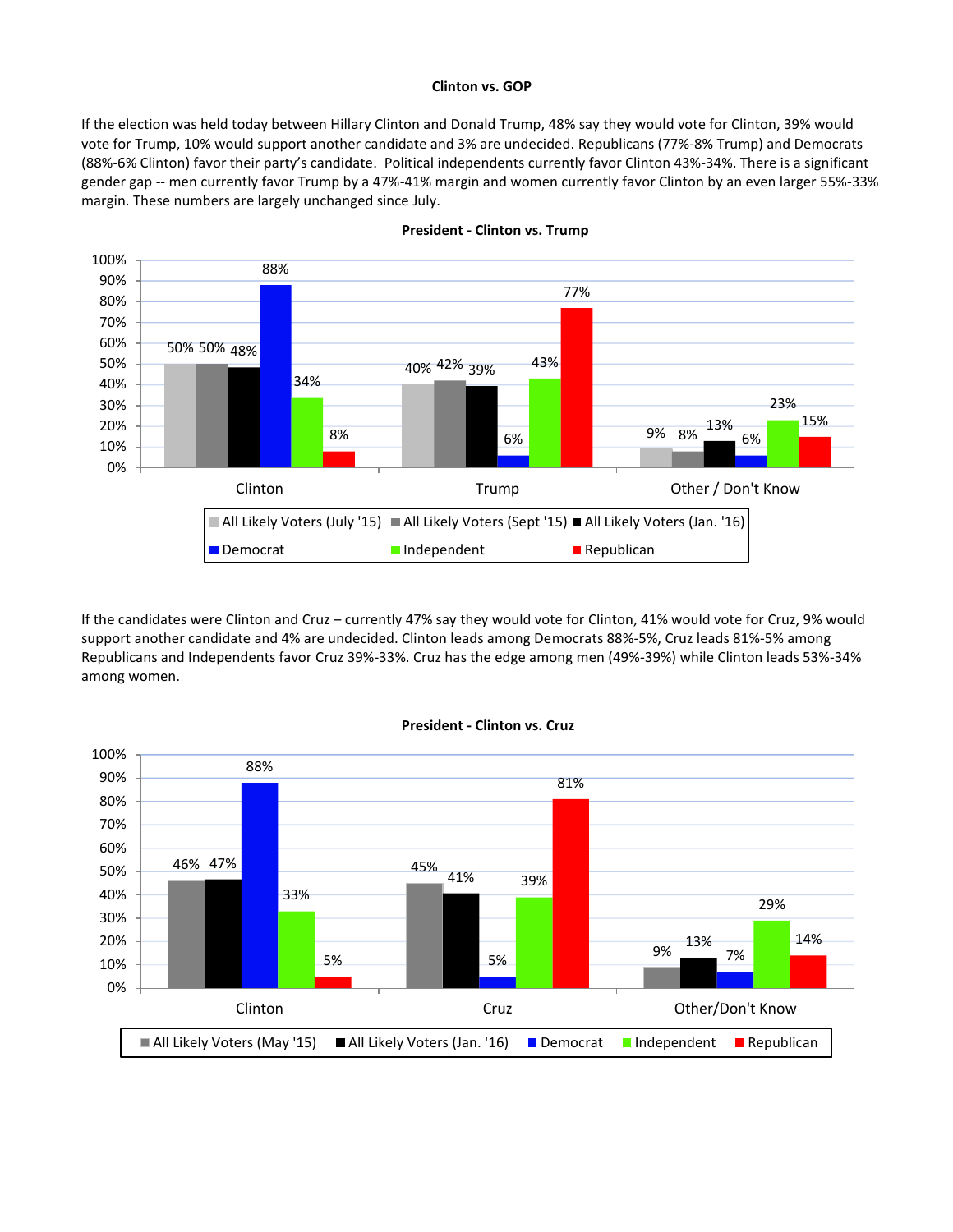If the candidates were Clinton and Rubio – currently 45% say they would vote for Rubio, 44% would vote for Clinton, 8% would support another candidate and 3% are undecided. Clinton leads among Democrats 84%-8%, Rubio leads 88%-3% among Republicans and Independents favor Rubio 45%-30%. Rubio leads among men (50%-37%) while women favor Clinton 49%- 41%.



**President - Clinton vs. Rubio**

If the candidates were Clinton and Christie – currently 45% say they would vote for Clinton, 42% would vote for Christie, 9% would support another candidate and 4% are undecided. Clinton leads among Democrats 85%-7%, Christie leads 83%-3% among Republicans and Independents favor Christie 41%-31%. Christie is favored among men (48%-38%) while Clinton leads 51%-36% among women.



#### **President - Clinton vs. Christie**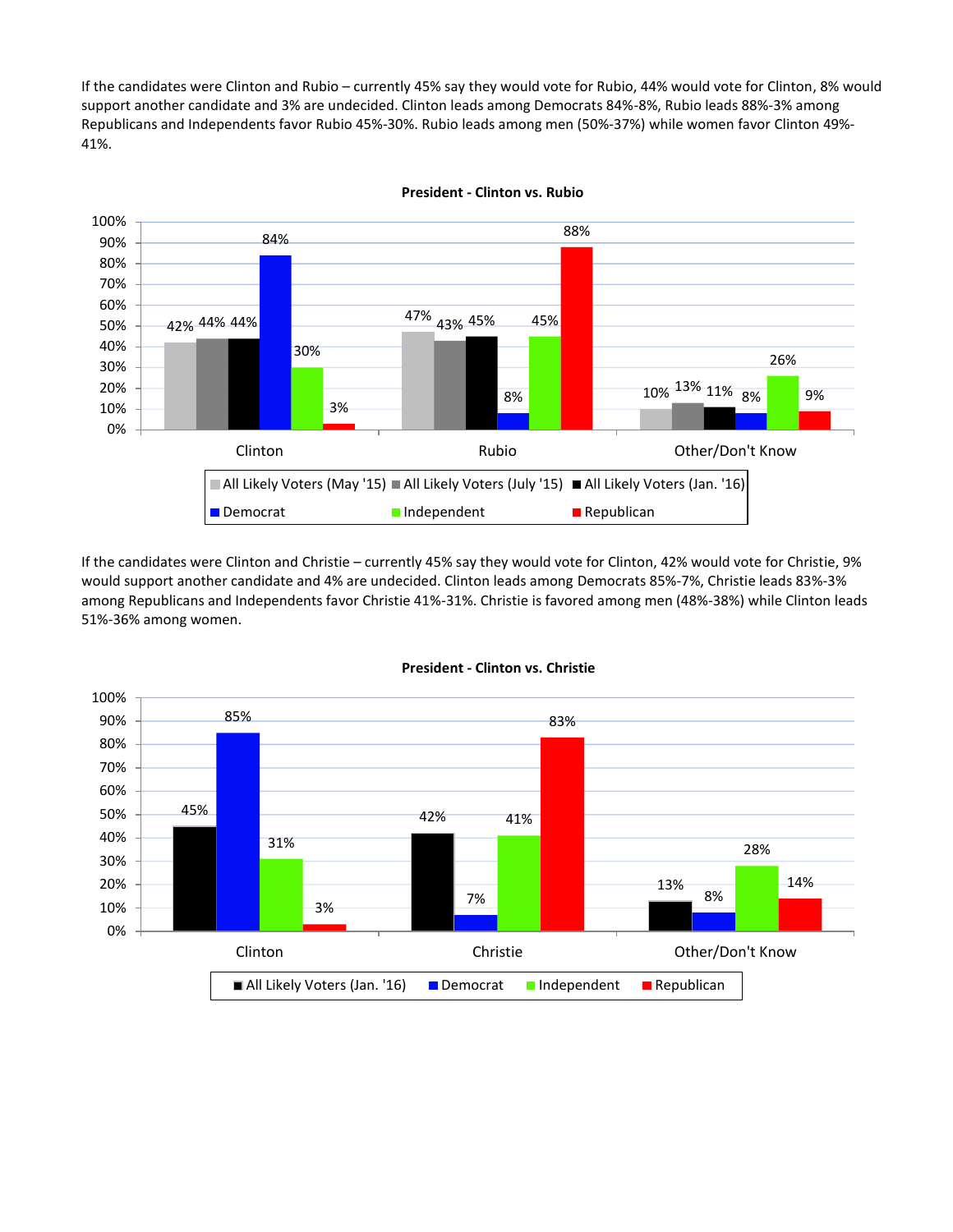If the candidate were Clinton and Kasich – currently 43% say they would vote for Clinton, 43% would vote for Kasich, 9% would support another candidate and 5% are undecided. Clinton leads among Democrats 80%-11%, Kasich leads 80%-4% among Republicans and Independents favor Kasich 43%-31%. Kasich has the edge among men (52%-35%) while Clinton leads 50%-35% among women.



#### **President - Clinton vs. Kasich**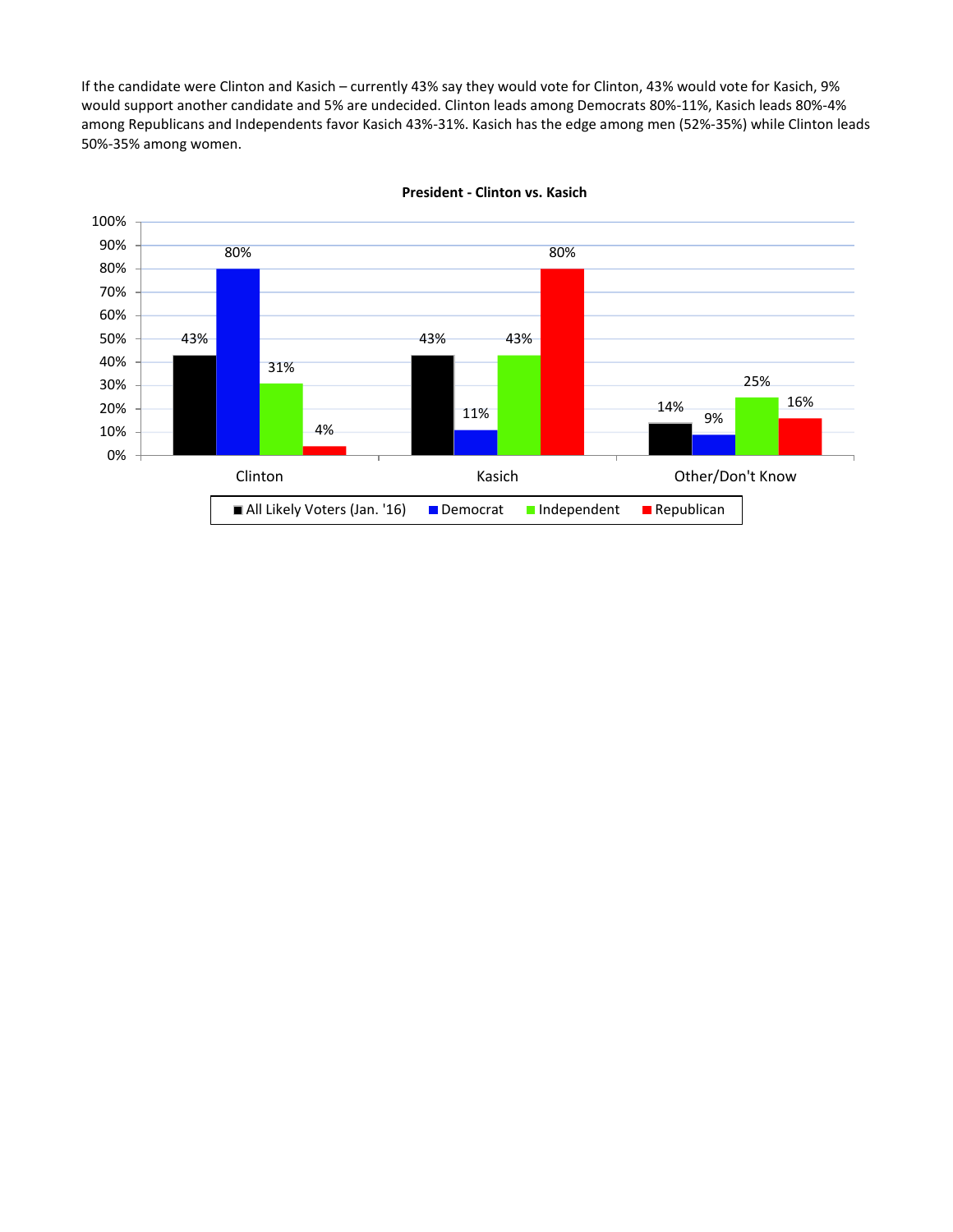## **CNN/WMUR New Hampshire Primary Poll Methodology**

These findings are based on the latest CNN/WMUR New Hampshire Primary Poll, conducted by the University of New Hampshire Survey Center and funded by CNN and WMUR-TV, Manchester, NH. Interviews were conducted by the UNH Survey Center with assistance from the Center for Public Interest Polling in Eagleton Institute at Rutgers University and the Castleton College Polling Institute. Nine hundred seventy-two (972) randomly selected New Hampshire adults were interviewed by landline and cellular telephone between January 13 and January 18, 2016. If a household included more than one adult, the adult who had the most recent birthday was selected to be interviewed.

The margin of sampling error is +/- 3.1 percent for the entire sample. Included were nine hundred three (903) likely 2016 general election voters (MSE +/- 3.4%).These MSE's have not been adjusted for design effect. The design effect for the survey is 1.1%.

The random sample used in the CNN/WMUR New Hampshire Primary Poll was purchased from Marketing Systems Group (MSG), Horsham, PA. MSG screens each selected telephone number to eliminate non-working numbers, disconnected numbers, and business numbers to improve the efficiency of the sample, reducing the amount of time interviewers spend calling non-usable numbers.

The data have been weighted to adjust for numbers of adults and telephone lines within households. Additionally, data were weighted by respondent sex, age, and region of the state to targets from the most recent American Community Survey (ACS) conducted by the U.S. Census Bureau. In addition to potential sampling error, all surveys have other potential sources of nonsampling error including question order effects, question wording effects, and non-response. Due to rounding, percentages may not sum to 100%. The number of respondents in each demographic below may not equal the number reported in crosstabulation tables as some respondents choose not to answer some questions.

For more information about the methodology used in the CNN/WMUR New Hampshire Primary Poll, contact Dr. Andrew Smith at (603) 862-2226 or by email at andrew.smith@unh.edu.

| Sex |                                   | N   | %   | <b>Region</b>               | N   | %   |
|-----|-----------------------------------|-----|-----|-----------------------------|-----|-----|
|     | Male                              | 475 | 49% | North Country               | 96  | 10% |
|     | Female                            | 497 | 51% | Central/Lakes               | 171 | 18% |
|     |                                   |     |     | <b>Connecticut Valley</b>   | 128 | 13% |
| Age |                                   | N   | %   | Mass Border                 | 245 | 25% |
|     | 18 to 34                          | 248 | 26% | Seacoast                    | 177 | 18% |
|     | 35 to 49                          | 232 | 25% | Manchester Area             | 155 | 16% |
|     | 50 to 64                          | 289 | 31% |                             |     |     |
|     | 65 and Over                       | 168 | 18% | <b>Party Registration</b>   | N   | %   |
|     |                                   |     |     | Democrat                    | 227 | 23% |
|     | <b>Highest Level of Education</b> | N   | %   | Undeclared/Not Reg.         | 509 | 52% |
|     | High School or Less               | 190 | 20% | Republican                  | 228 | 24% |
|     | Some College                      | 225 | 23% |                             |     |     |
|     | College Graduate                  | 347 | 36% | <b>Party Identification</b> | N   | %   |
|     | Post-Graduate                     | 208 | 21% | Democrat                    | 422 | 45% |
|     |                                   |     |     | Independent                 | 134 | 14% |
|     |                                   |     |     | Republican                  | 384 | 41% |

# **New Hampshire Primary Poll, January 2016 Demographics**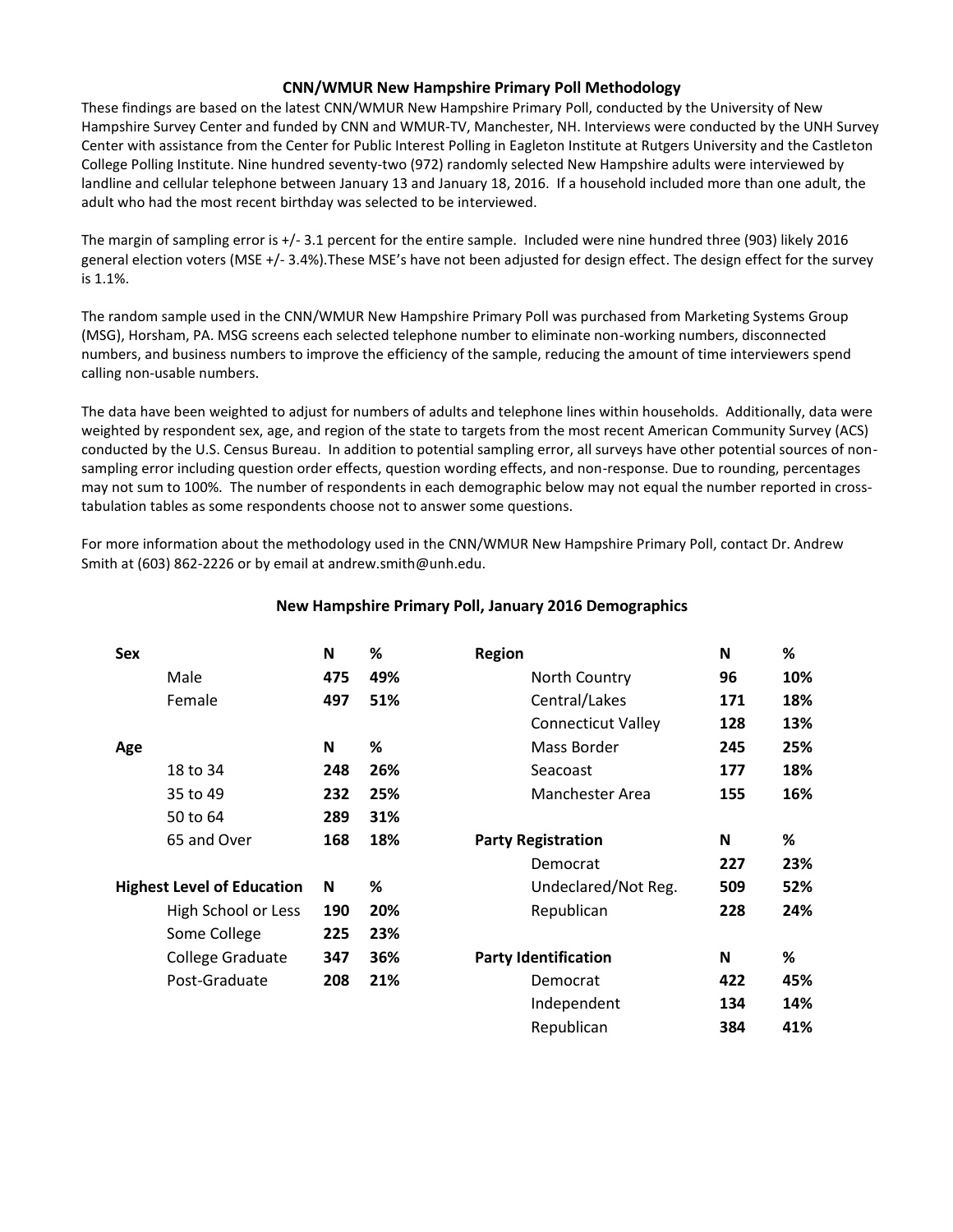# **New Hampshire Primary Poll, January 2016 - Likely Presidential Election Voter Demographics**

| Sex                               | N   | %   | <b>Region</b>               | N   | %    |
|-----------------------------------|-----|-----|-----------------------------|-----|------|
| Male                              | 433 | 48% | North Country               | 88  | 10%  |
| Female                            | 470 | 52% | Central/Lakes               | 161 | 18%  |
|                                   |     |     | <b>Connecticut Valley</b>   | 123 | 14%  |
| Age                               | N   | %   | Mass Border                 | 228 | 25%  |
| 18 to 34                          | 219 | 25% | Seacoast                    | 159 | 18%  |
| 35 to 49                          | 219 | 25% | Manchester Area             | 144 | 16%  |
| 50 to 64                          | 274 | 31% |                             |     |      |
| 65 and Over                       | 159 | 18% | <b>Party Registration</b>   | N   | %    |
|                                   |     |     | Democrat                    | 220 | 25%  |
| <b>Highest Level of Education</b> | N   | %   | Undeclared/Not Reg.         | 451 | 50%  |
| High School or Less               | 155 | 17% | Republican                  | 226 | 25%  |
| Some College                      | 204 | 23% |                             |     |      |
| College Graduate                  | 340 | 38% | <b>Party Identification</b> | N   | $\%$ |
| Post-Graduate                     | 202 | 22% | Democrat                    | 409 | 46%  |
|                                   |     |     | Independent                 | 112 | 13%  |
|                                   |     |     | Republican                  | 365 | 41%  |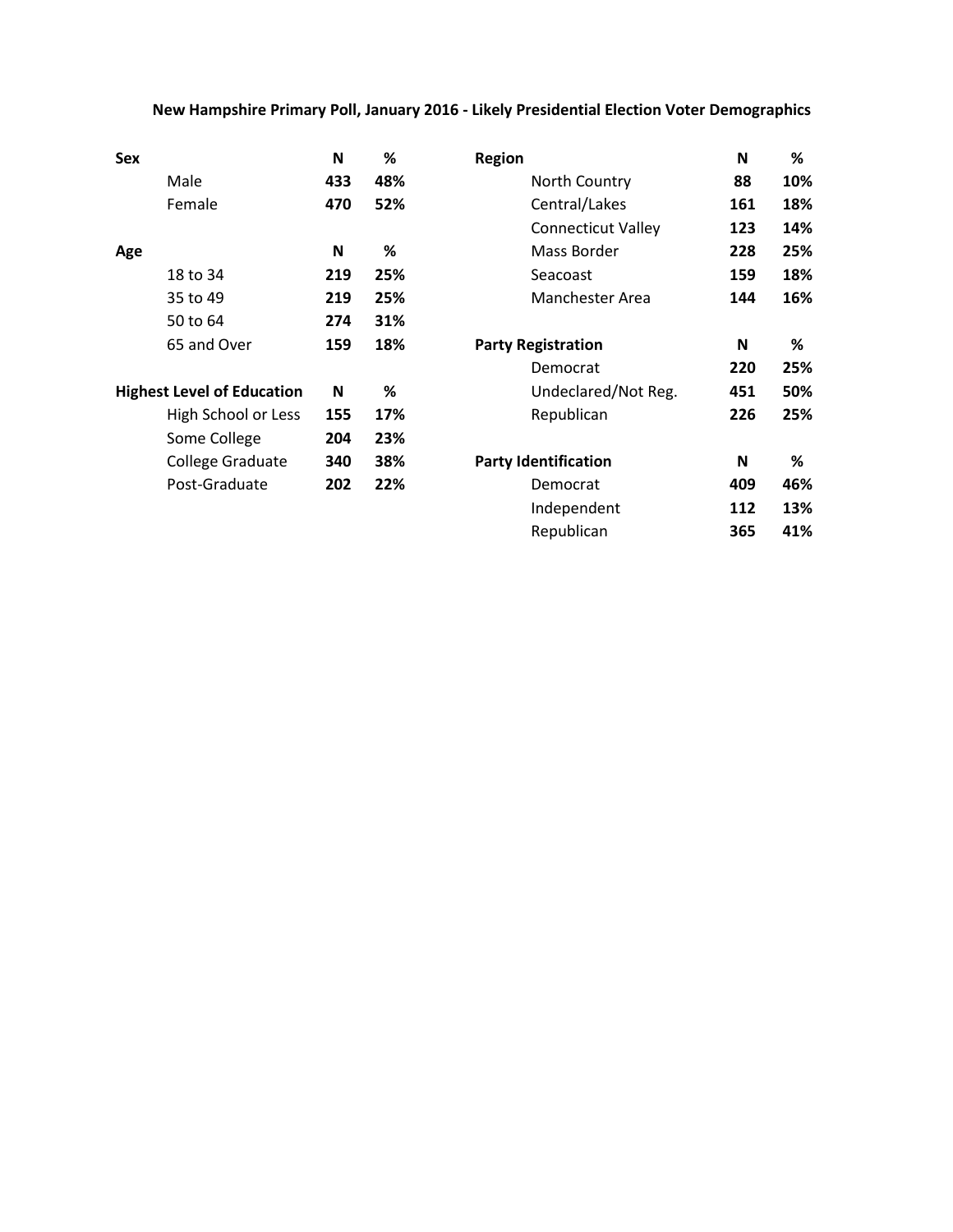#### **Firmness of Presidential Vote**

"I know that it is early, but have you definitely decided who you will vote for in the election for President in 2016… are you leaning toward someone … or have you considered some candidates but are still trying to decide?"

|                        | Feb. '15 | <b>May '15</b> | <b>July '15</b> | Sept '15 | Jan. '16 |
|------------------------|----------|----------------|-----------------|----------|----------|
| Definitely Decided     | 7%       | 10%            | 16%             | 18%      | 36%      |
| Leaning Toward Someone | 13%      | 18%            | 22%             | 21%      | 21%      |
| Still Trying to Decide | 81%      | 73%            | 62%             | 62%      | 43%      |
| $N =$                  | (768)    | (625)          | (650)           | (743)    | (885)    |

#### **US President – Clinton vs. Trump**

"If the 2016 presidential election was being held today and the candidates were Donald Trump, the Republican, and Hillary Clinton, the Democrat, would you vote for Donald Trump… Hillary Clinton… some other candidate …. or would you skip this election?" ROTATE CANDIDATES

|                        | <b>July '15</b> | Sept '15 | Jan. '16 |
|------------------------|-----------------|----------|----------|
| Trump                  | 40%             | 42%      | 39%      |
| Clinton                | 50%             | 50%      | 48%      |
| Other                  | 2%              | 3%       | 10%      |
| Don't know / undecided | 7%              | 5%       | 3%       |
| $(N=)$                 | (619)           | (692)    | (839)    |

#### **US President – Sanders vs. Trump**

"If the 2016 presidential election was being held today and the candidates were Donald Trump, the Republican, and Bernie Sanders, the Democrat, would you vote for Donald Trump… Bernie Sanders… some other candidate …. or would you skip this election?" ROTATE CANDIDATES

|                        | Sept '15 | Jan. '16 |
|------------------------|----------|----------|
| Trump                  | 37%      | 34%      |
| <b>Sanders</b>         | 57%      | 57%      |
| Other                  | 1%       | 6%       |
| Don't know / undecided | 5%       | 3%       |
| $(N=)$                 | (714)    | (869)    |

## **US President – Clinton vs. Cruz**

"If the 2016 presidential election was being held today and the candidates were Ted Cruz, the Republican, and Hillary Clinton, the Democrat, would you vote for Ted Cruz… Hillary Clinton… some other candidate …. or would you skip this election?" ROTATE CANDIDATES

|                        | <b>May '15</b> | Jan. '16 |
|------------------------|----------------|----------|
| Cruz                   | 45%            | 41%      |
| Clinton                | 46%            | 47%      |
| Other                  | 2%             | 9%       |
| Don't know / undecided | 7%             | 4%       |
| (N=)                   | (598)          | (853)    |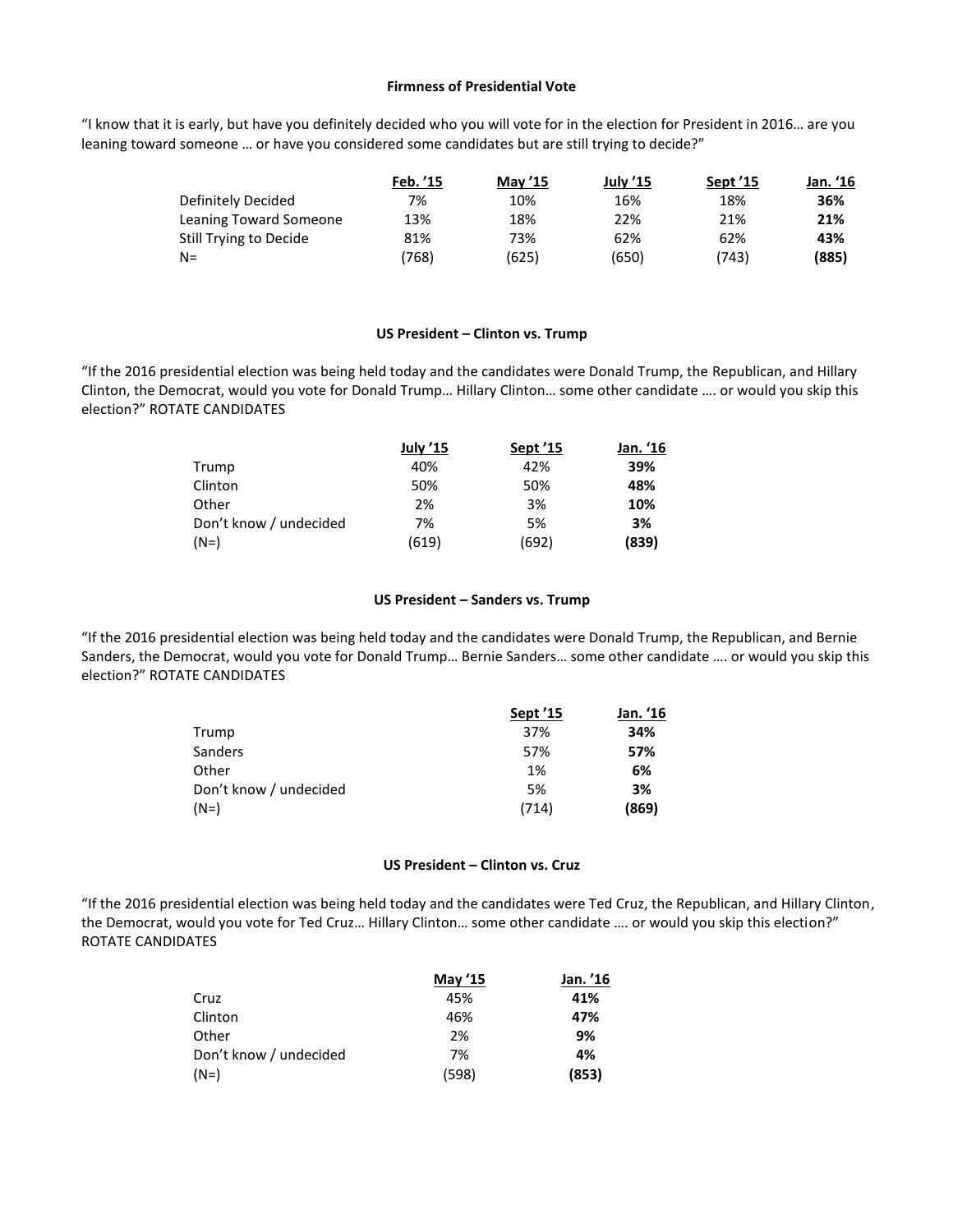#### **US President – Sanders vs. Cruz**

"If the 2016 presidential election was being held today and the candidates were Ted Cruz, the Republican, and Bernie Sanders, the Democrat, would you vote for Ted Cruz… Bernie Sanders… some other candidate …. or would you skip this election?" ROTATE CANDIDATES

|                        | Jan. '16 |
|------------------------|----------|
| Cruz                   | 33%      |
| <b>Sanders</b>         | 56%      |
| Other                  | 6%       |
| Don't know / undecided | 4%       |
| $(N=)$                 | (858)    |

#### **US President – Clinton vs. Rubio**

"If the 2016 presidential election was being held today and the candidates were Marco Rubio, the Republican, and Hillary Clinton, the Democrat, would you vote for Marco Rubio… Hillary Clinton… some other candidate …. or would you skip this election?" ROTATE CANDIDATES

|                        | May '15 | July '15 | Jan. '16 |
|------------------------|---------|----------|----------|
| Rubio                  | 47%     | 43%      | 45%      |
| Clinton                | 42%     | 44%      | 44%      |
| Other                  | 1%      | 3%       | 8%       |
| Don't know / undecided | 9%      | 10%      | 3%       |
| $(N=)$                 | (603)   | (641)    | (854)    |

#### **US President – Sanders vs. Rubio**

"If the 2016 presidential election was being held today and the candidates were Marco Rubio, the Republican, and Bernie Sanders, the Democrat, would you vote for Marco Rubio… Bernie Sanders… some other candidate …. or would you skip this election?" ROTATE CANDIDATES

|                        | Jan. '16 |
|------------------------|----------|
| Rubio                  | 37%      |
| <b>Sanders</b>         | 55%      |
| Other                  | 5%       |
| Don't know / undecided | 4%       |
| $(N=)$                 | (864)    |

#### **US President – Clinton vs. Christie**

"If the 2016 presidential election was being held today and the candidates were Chris Christie, the Republican, and Hillary Clinton, the Democrat, would you vote for Chris Christie… Hillary Clinton… some other candidate …. or would you skip this election?" ROTATE CANDIDATES

|                        | Jan. '16 |
|------------------------|----------|
| Christie               | 42%      |
| Clinton                | 45%      |
| Other                  | 9%       |
| Don't know / undecided | 4%       |
| (N=)                   | (836)    |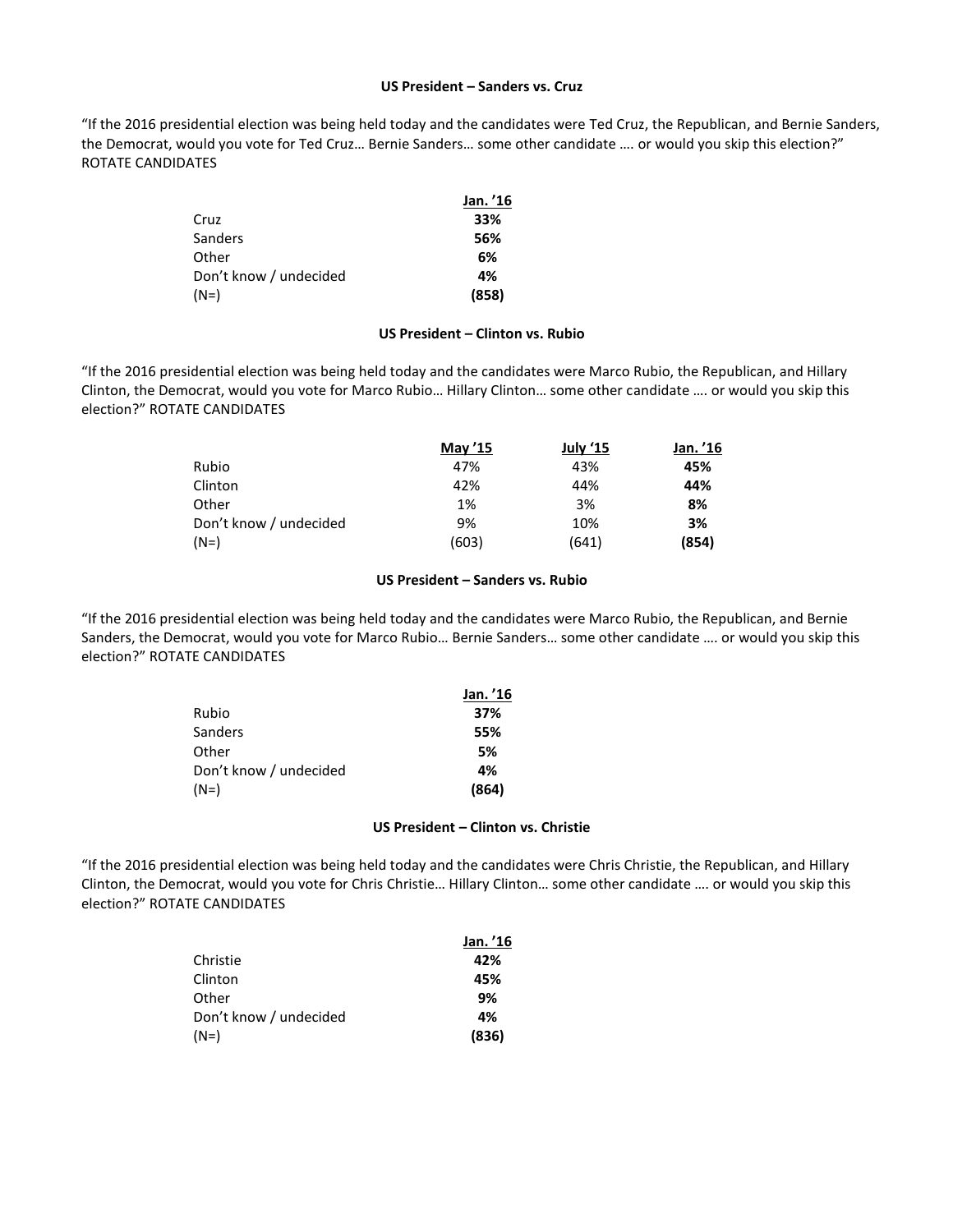#### **US President – Sanders vs. Christie**

"If the 2016 presidential election was being held today and the candidates were Chris Christie, the Republican, and Bernie Sanders, the Democrat, would you vote for Chris Christie… Bernie Sanders… some other candidate …. or would you skip this election?" ROTATE CANDIDATES

|                        | Jan. '16 |
|------------------------|----------|
| Christie               | 34%      |
| <b>Sanders</b>         | 57%      |
| Other                  | 6%       |
| Don't know / undecided | 4%       |
| $(N=)$                 | (863)    |

#### **US President – Clinton vs. Kasich**

"If the 2016 presidential election was being held today and the candidates were John Kasich, the Republican, and Hillary Clinton, the Democrat, would you vote for John Kasich… Hillary Clinton… some other candidate …. or would you skip this election?" ROTATE CANDIDATES

|                        | Jan. '16 |
|------------------------|----------|
| Kasich                 | 43%      |
| Clinton                | 43%      |
| Other                  | 9%       |
| Don't know / undecided | 5%       |
| (N=)                   | (837)    |

#### **US President – Sanders vs. Kasich**

"If the 2016 presidential election was being held today and the candidates were John Kasich, the Republican, and Bernie Sanders, the Democrat, would you vote for John Kasich… Bernie Sanders… some other candidate …. or would you skip this election?" ROTATE CANDIDATES

|                        | Jan. '16 |
|------------------------|----------|
| Kasich                 | 33%      |
| Sanders                | 54%      |
| Other                  | 6%       |
| Don't know / undecided | 7%       |
| $(N=)$                 | (853)    |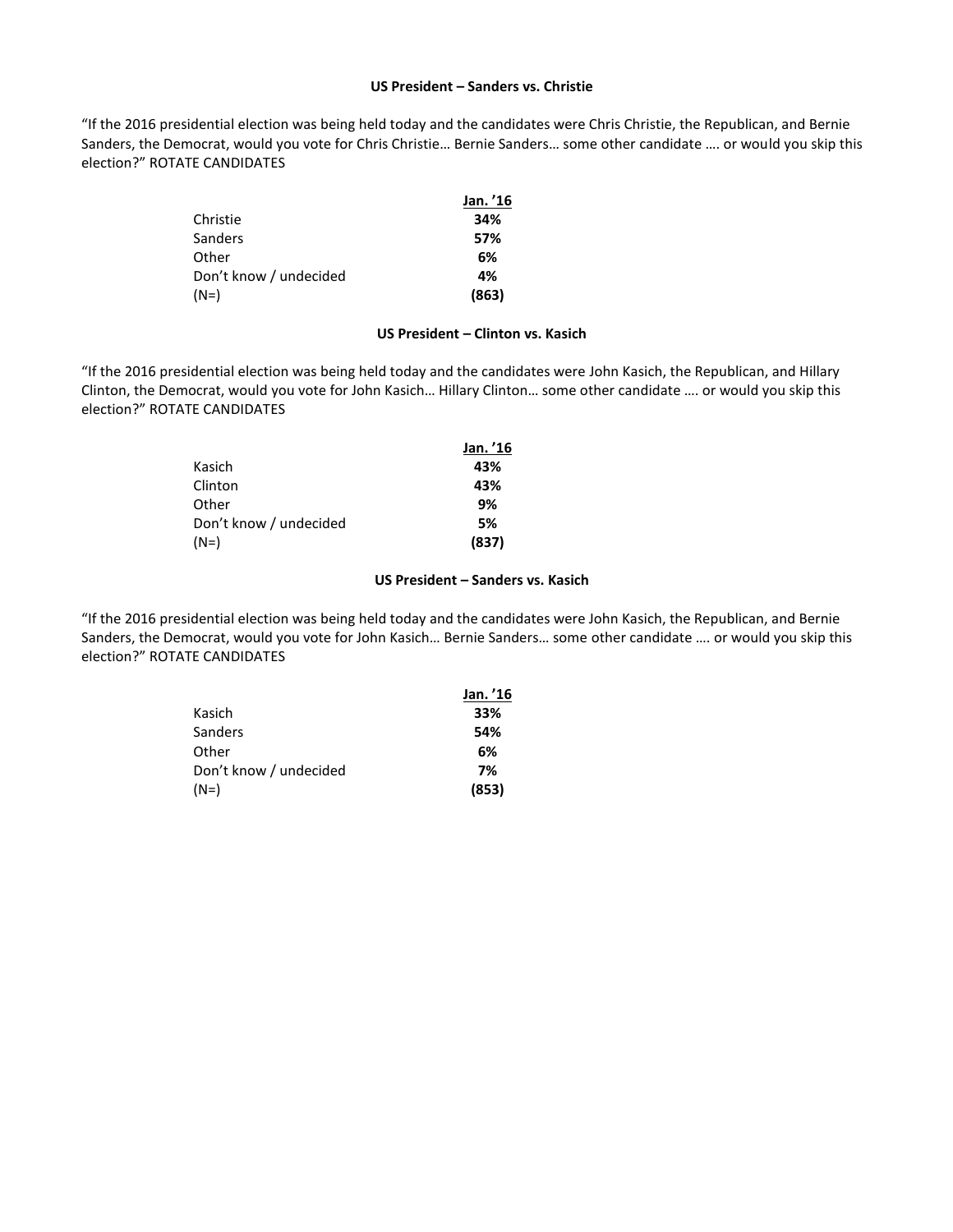#### **Decided 2016 Presidential Election Vote**

|                                 | Def.           | Leaning                | <b>Still Trying</b> |            |
|---------------------------------|----------------|------------------------|---------------------|------------|
|                                 | <b>Decided</b> | <b>Towards Someone</b> | <b>To Decide</b>    | <u>(N)</u> |
| <b>STATEWIDE</b>                | 36%            | 21%                    | 43%                 | 885        |
|                                 |                |                        |                     |            |
| Democrat                        | 45%            | 22%                    | 33%                 | 400        |
| Independent                     | 28%            | 13%                    | 60%                 | 109        |
| Republican                      | 29%            | 23%                    | 48%                 | 360        |
|                                 |                |                        |                     |            |
| Liberal                         | 55%            | 22%                    | 23%                 | 226        |
| Moderate                        | 30%            | 17%                    | 53%                 | 345        |
| Conservative                    | 30%            | 24%                    | 46%                 | 250        |
|                                 |                |                        |                     |            |
| Likely GOP Primary Voter        | 30%            | 22%                    | 48%                 | 407        |
| Likely DEM Primary Voter        | 46%            | 22%                    | 32%                 | 406        |
| Non-Likely Primary Voter        | 12%            | 10%                    | 77%                 | 71         |
|                                 |                |                        |                     |            |
|                                 | 36%            | 20%                    | 44%                 | 627        |
| Voted in 2008 NH Primary        |                |                        |                     |            |
| Did Not Vote in 2008 NH Primary | 35%            | 24%                    | 41%                 | 257        |
|                                 |                |                        |                     |            |
| Voted in 2012 NH Primary        | 37%            | 21%                    | 42%                 | 681        |
| Did Not Vote in 2012 NH Primary | 33%            | 22%                    | 45%                 | 201        |
|                                 |                |                        |                     |            |
| Union household                 | 35%            | 18%                    | 47%                 | 94         |
| Non-union                       | 37%            | 21%                    | 42%                 | 779        |
|                                 |                |                        |                     |            |
| <b>Read Union Leader</b>        | 34%            | 20%                    | 46%                 | 173        |
| <b>Read Boston Globe</b>        | 45%            | 18%                    | 37%                 | 114        |
| Read Local Newspapers           | 34%            | 24%                    | 42%                 | 284        |
| Watch WMUR                      | 33%            | 19%                    | 48%                 | 491        |
| Listen to NHPR                  | 38%            | 21%                    | 40%                 | 317        |
|                                 |                |                        |                     |            |
| 18 to 34                        | 38%            | 26%                    | 36%                 | 216        |
| 35 to 49                        | 35%            | 18%                    | 48%                 | 217        |
| 50 to 64                        | 35%            | 21%                    | 45%                 | 271        |
| 65 and over                     | 38%            | 20%                    | 42%                 | 152        |
|                                 |                |                        |                     |            |
| Male                            | 35%            | 23%                    | 42%                 | 426        |
| Female                          | 37%            | 19%                    | 44%                 | 459        |
|                                 |                |                        |                     |            |
| High school or less             | 40%            | 19%                    | 41%                 | 152        |
| Some college                    | 34%            | 22%                    | 44%                 | 199        |
| College graduate                | 35%            | 20%                    | 45%                 | 335        |
| Post-graduate                   | 38%            | 22%                    | 41%                 | 197        |
|                                 |                |                        |                     |            |
| Attend services 1 or more/week  | 32%            | 19%                    | 50%                 | 186        |
| 1-2 times a month               | 25%            | 23%                    | 51%                 | 84         |
| Less often                      | 34%            | 23%                    | 43%                 | 241        |
|                                 |                |                        |                     |            |
| Never                           | 42%            | 20%                    | 38%                 | 360        |
|                                 |                |                        |                     |            |
| North Country                   | 44%            | 16%                    | 40%                 | 86         |
| Central / Lakes                 | 32%            | 24%                    | 45%                 | 159        |
| <b>Connecticut Valley</b>       | 40%            | 23%                    | 37%                 | 120        |
| Mass Border                     | 30%            | 24%                    | 46%                 | 222        |
| Seacoast                        | 37%            | 21%                    | 42%                 | 156        |
| Manchester Area                 | 41%            | 15%                    | 44%                 | 141        |
|                                 |                |                        |                     |            |
| First Cong. Dist                | 37%            | 20%                    | 44%                 | 465        |
| Second Cong. Dist               | 35%            | 22%                    | 42%                 | 420        |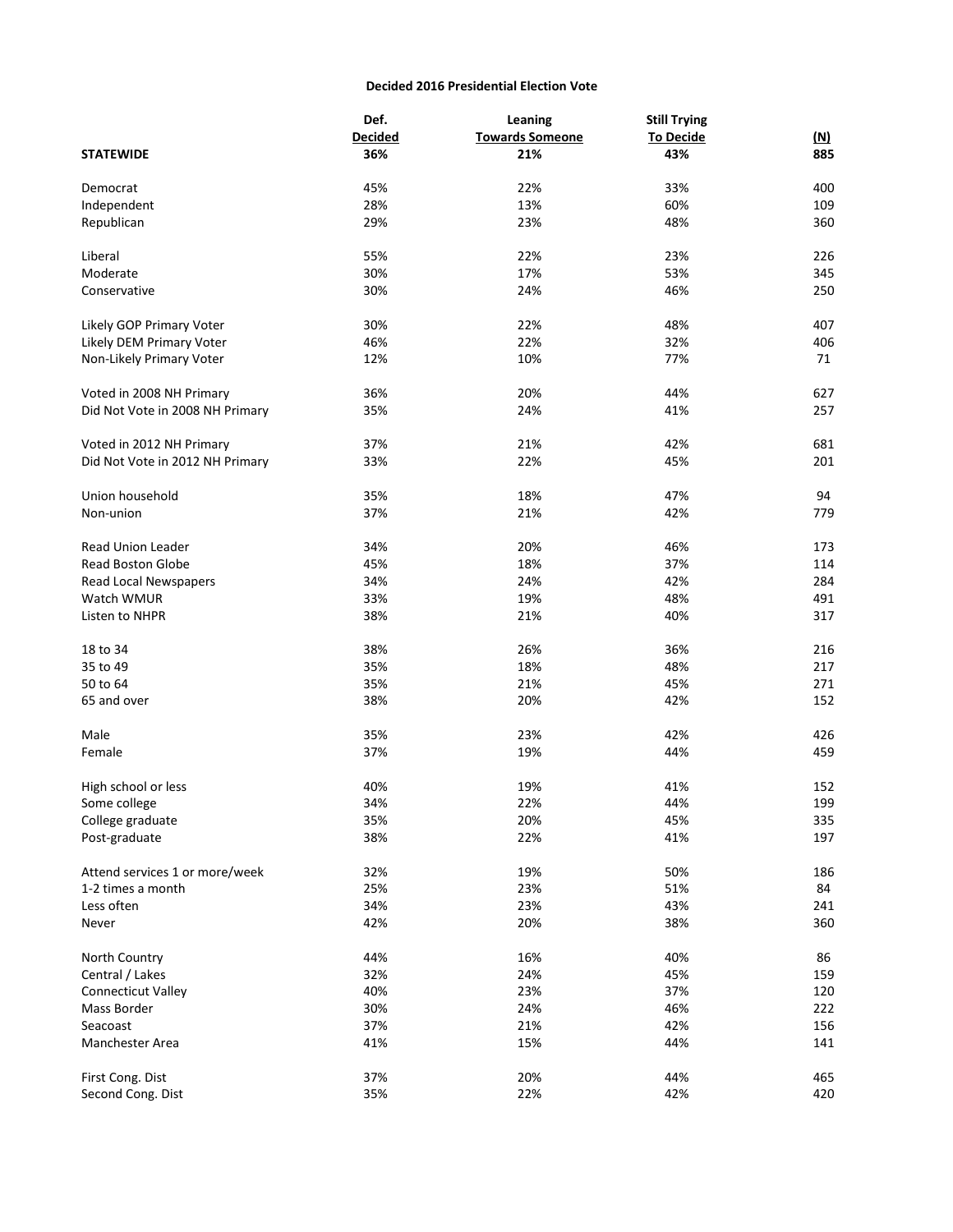# **US President – Donald Trump vs. Hillary Clinton – Likely Voters**

|                                 | <b>Trump</b> | <b>Clinton</b> | Other | $\overline{\mathsf{D}\mathsf{K}}$ | <u>(N)</u> |
|---------------------------------|--------------|----------------|-------|-----------------------------------|------------|
| <b>STATEWIDE</b>                | 39%          | 48%            | 10%   | 3%                                | 839        |
|                                 | 6%           |                |       |                                   |            |
| Democrat                        |              | 88%            | 5%    | 1%                                | 389        |
| Independent                     | 43%          | 34%            | 19%   | 4%                                | 99         |
| Republican                      | 77%          | 8%             | 12%   | 3%                                | 338        |
| Liberal                         | 11%          | 81%            | 7%    | 1%                                | 219        |
| Moderate                        | 30%          | 56%            | 11%   | 3%                                | 330        |
| Conservative                    | 78%          | 8%             | 11%   | 3%                                | 238        |
|                                 |              |                |       |                                   |            |
| Definitely Decided              | 36%          | 55%            | 8%    | 1%                                | 300        |
| Leaning Toward Someone          | 38%          | 48%            | 12%   | 2%                                | 173        |
| Still Trying To Decide          | 44%          | 42%            | 10%   | 5%                                | 354        |
|                                 |              |                |       |                                   |            |
| Likely GOP Primary Voter        | 74%          | 10%            | 13%   | 3%                                | 382        |
| Likely DEM Primary Voter        | 7%           | 85%            | 7%    | 1%                                | 395        |
| Non-Likely Primary Voter        | 32%          | 52%            | 6%    | 11%                               | 62         |
| Voted in 2008 NH Primary        | 40%          | 49%            | 9%    | 2%                                | 602        |
| Did Not Vote in 2008 NH Primary | 37%          | 47%            | 12%   | 5%                                | 237        |
|                                 |              |                |       |                                   |            |
| Voted in 2012 NH Primary        | 40%          | 48%            | 10%   | 2%                                | 652        |
| Did Not Vote in 2012 NH Primary | 36%          | 50%            | 9%    | 5%                                | 185        |
| Union household                 | 33%          | 50%            |       | 4%                                | 95         |
|                                 |              |                | 13%   |                                   |            |
| Non-union                       | 40%          | 48%            | 9%    | 2%                                | 737        |
| <b>Read Union Leader</b>        | 42%          | 43%            | 12%   | 2%                                | 158        |
| <b>Read Boston Globe</b>        | 23%          | 69%            | 6%    | 3%                                | 113        |
| Read Local Newspapers           | 30%          | 59%            | 8%    | 3%                                | 281        |
| Watch WMUR                      | 41%          | 48%            | 9%    | 2%                                | 465        |
| Listen to NHPR                  | 22%          | 68%            | 7%    | 2%                                | 300        |
|                                 |              |                |       |                                   |            |
| 18 to 34                        | 27%          | 54%            | 16%   | 3%                                | 194        |
| 35 to 49                        | 46%          | 41%            | 11%   | 2%                                | 202        |
| 50 to 64                        | 47%          | 45%            | 6%    | 2%                                | 262        |
| 65 and over                     | 33%          | 56%            | 6%    | 4%                                | 152        |
|                                 |              |                |       |                                   |            |
| Male                            | 47%          | 41%            | 9%    | 3%                                | 395        |
| Female                          | 33%          | 55%            | 10%   | 2%                                | 444        |
| High school or less             | 50%          | 36%            | 9%    | 4%                                | 138        |
| Some college                    | 50%          | 37%            | 11%   | 2%                                | 187        |
| College graduate                | 35%          | 53%            | 11%   | 2%                                | 318        |
| Post-graduate                   | 29%          | 61%            | 7%    | 3%                                | 194        |
|                                 |              |                |       |                                   |            |
| Attend services 1 or more/week  | 42%          | 40%            | 13%   | 4%                                | 174        |
| 1-2 times a month               | 39%          | 38%            | 21%   | 1%                                | 81         |
| Less often                      | 40%          | 49%            | 10%   | 1%                                | 235        |
| Never                           | 38%          | 54%            | 5%    | 3%                                | 336        |
|                                 |              |                |       |                                   |            |
| North Country                   | 40%          | 51%            | 6%    | 3%                                | 81         |
| Central / Lakes                 | 38%          | 53%            | 7%    | 2%                                | 150        |
| <b>Connecticut Valley</b>       | 36%          | 53%            | 10%   | 1%                                | 116        |
| Mass Border                     | 46%          | 44%            | 7%    | 3%                                | 214        |
| Seacoast                        | 36%          | 52%            | 7%    | 4%                                | 145        |
| Manchester Area                 | 38%          | 40%            | 21%   | 2%                                | 132        |
|                                 |              |                |       |                                   | 438        |
| First Cong. Dist                | 37%          | 49%            | 11%   | 3%                                |            |
| Second Cong. Dist               | 42%          | 48%            | 8%    | 2%                                | 401        |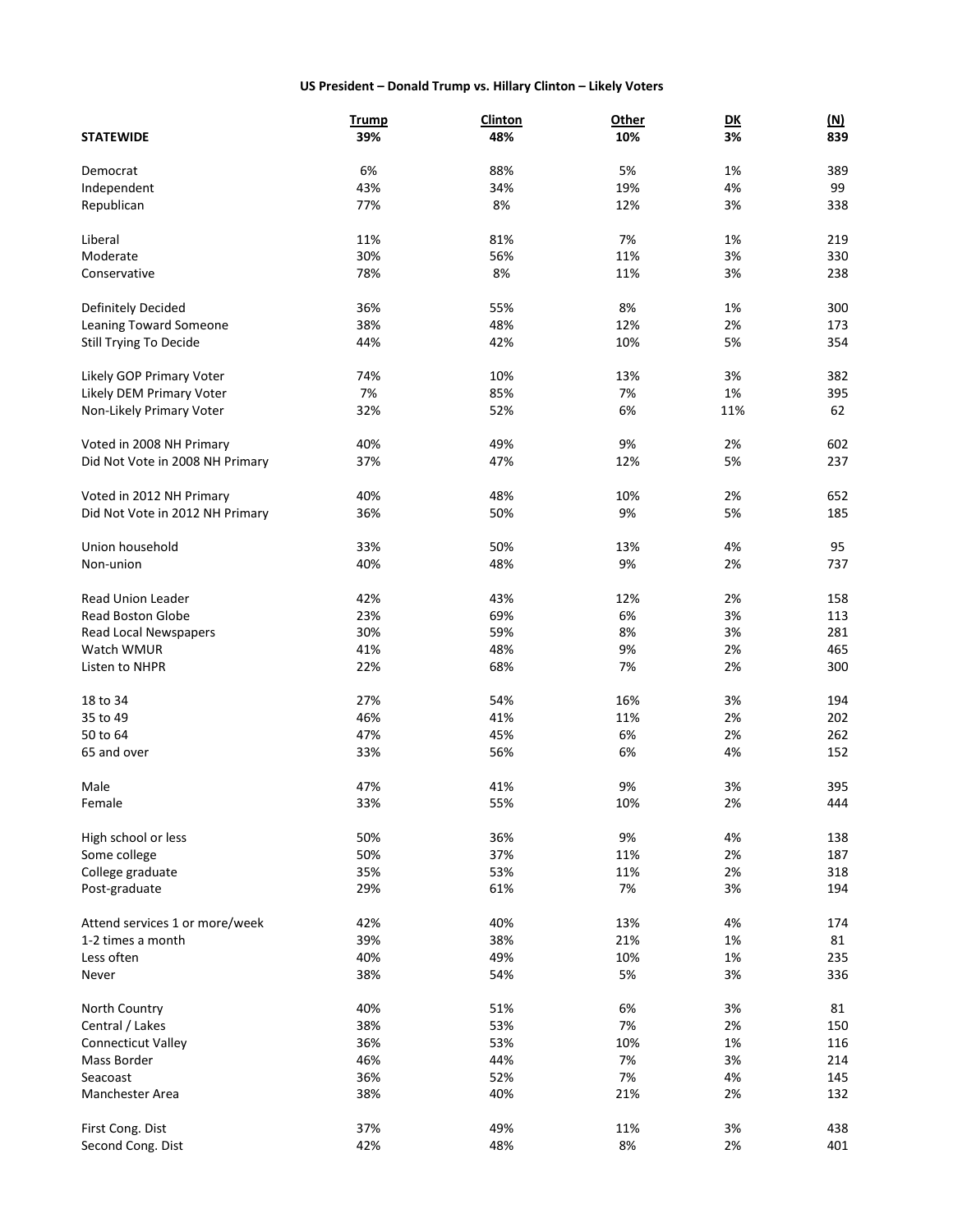# **US President – Donald Trump vs. Bernie Sanders – Likely Voters**

|                                 | <b>Trump</b> | <b>Sanders</b> | Other | $\overline{\mathsf{D}\mathsf{K}}$ | <u>(N)</u> |
|---------------------------------|--------------|----------------|-------|-----------------------------------|------------|
| <b>STATEWIDE</b>                | 34%          | 57%            | 6%    | 3%                                | 869        |
|                                 |              |                |       |                                   |            |
| Democrat                        | 3%           | 93%            | 2%    | 1%                                | 400        |
| Independent                     | 33%          | 55%            | 6%    | 5%                                | 109        |
| Republican                      | 70%          | 16%            | 9%    | 5%                                | 346        |
|                                 |              |                |       |                                   |            |
| Liberal                         | 7%           | 91%            | 2%    | 0%                                | 230        |
| Moderate                        | 25%          | 63%            | 6%    | 6%                                | 338        |
| Conservative                    | 72%          | 16%            | 8%    | 4%                                | 242        |
| Definitely Decided              | 32%          | 63%            | 4%    | 1%                                | 308        |
| <b>Leaning Toward Someone</b>   | 33%          | 58%            | 7%    | 2%                                | 177        |
| Still Trying To Decide          | 37%          | 50%            | 7%    | 6%                                | 370        |
|                                 |              |                |       |                                   |            |
| Likely GOP Primary Voter        | 68%          | 18%            | 9%    | 4%                                | 388        |
| Likely DEM Primary Voter        | 2%           | 94%            | 2%    | 1%                                | 410        |
| Non-Likely Primary Voter        | 31%          | 51%            | 7%    | 11%                               | 72         |
|                                 |              |                |       |                                   |            |
| Voted in 2008 NH Primary        | 36%          | 55%            | 6%    | 3%                                | 616        |
| Did Not Vote in 2008 NH Primary | 31%          | 61%            | 5%    | 4%                                | 253        |
| Voted in 2012 NH Primary        | 36%          | 55%            | 6%    | 3%                                | 670        |
|                                 | 29%          | 64%            | 3%    | 4%                                | 197        |
| Did Not Vote in 2012 NH Primary |              |                |       |                                   |            |
| Union household                 | 30%          | 55%            | 11%   | 4%                                | 95         |
| Non-union                       | 35%          | 57%            | 5%    | 4%                                | 765        |
|                                 |              |                |       |                                   |            |
| <b>Read Union Leader</b>        | 38%          | 48%            | 10%   | 4%                                | 160        |
| <b>Read Boston Globe</b>        | 21%          | 74%            | 3%    | 2%                                | 111        |
| Read Local Newspapers           | 26%          | 63%            | 7%    | 4%                                | 284        |
| Watch WMUR                      | 36%          | 54%            | 7%    | 3%                                | 482        |
| Listen to NHPR                  | 16%          | 76%            | 4%    | 4%                                | 313        |
|                                 |              |                |       |                                   |            |
| 18 to 34                        | 23%          | 66%            | 7%    | 3%                                | 208        |
| 35 to 49                        | 40%          | 50%            | 7%    | 3%                                | 213        |
| 50 to 64                        | 40%          | 52%            | 4%    | 3%                                | 263        |
| 65 and over                     | 32%          | 61%            | 4%    | 4%                                | 155        |
| Male                            | 40%          | 52%            | 4%    | 3%                                | 419        |
| Female                          | 28%          | 61%            | 7%    | 4%                                | 450        |
|                                 |              |                |       |                                   |            |
| High school or less             | 40%          | 50%            | 4%    | 6%                                | 146        |
| Some college                    | 43%          | 46%            | 8%    | 4%                                | 196        |
| College graduate                | 31%          | 60%            | 7%    | 2%                                | 328        |
| Post-graduate                   | 27%          | 66%            | 4%    | 3%                                | 199        |
| Attend services 1 or more/week  | 37%          | 48%            | 10%   | 6%                                | 177        |
| 1-2 times a month               | 36%          | 52%            | 10%   | 2%                                | 83         |
| Less often                      | 36%          |                | 7%    |                                   |            |
|                                 |              | 53%            |       | 3%                                | 238        |
| Never                           | 31%          | 64%            | 2%    | 3%                                | 357        |
| North Country                   | 32%          | 61%            | 3%    | 4%                                | 85         |
| Central / Lakes                 | 36%          | 57%            | 4%    | 3%                                | 156        |
| <b>Connecticut Valley</b>       | 26%          | 66%            | 5%    | 2%                                | 117        |
| Mass Border                     | 40%          | 53%            | 5%    | 2%                                | 221        |
| Seacoast                        | 31%          | 56%            | 8%    | 5%                                | 154        |
| Manchester Area                 | 34%          | 52%            | 9%    | 5%                                | 137        |
|                                 |              |                |       |                                   |            |
| First Cong. Dist                | 33%          | 57%            | 7%    | 4%                                | 459        |
| Second Cong. Dist               | 36%          | 57%            | 5%    | 3%                                | 411        |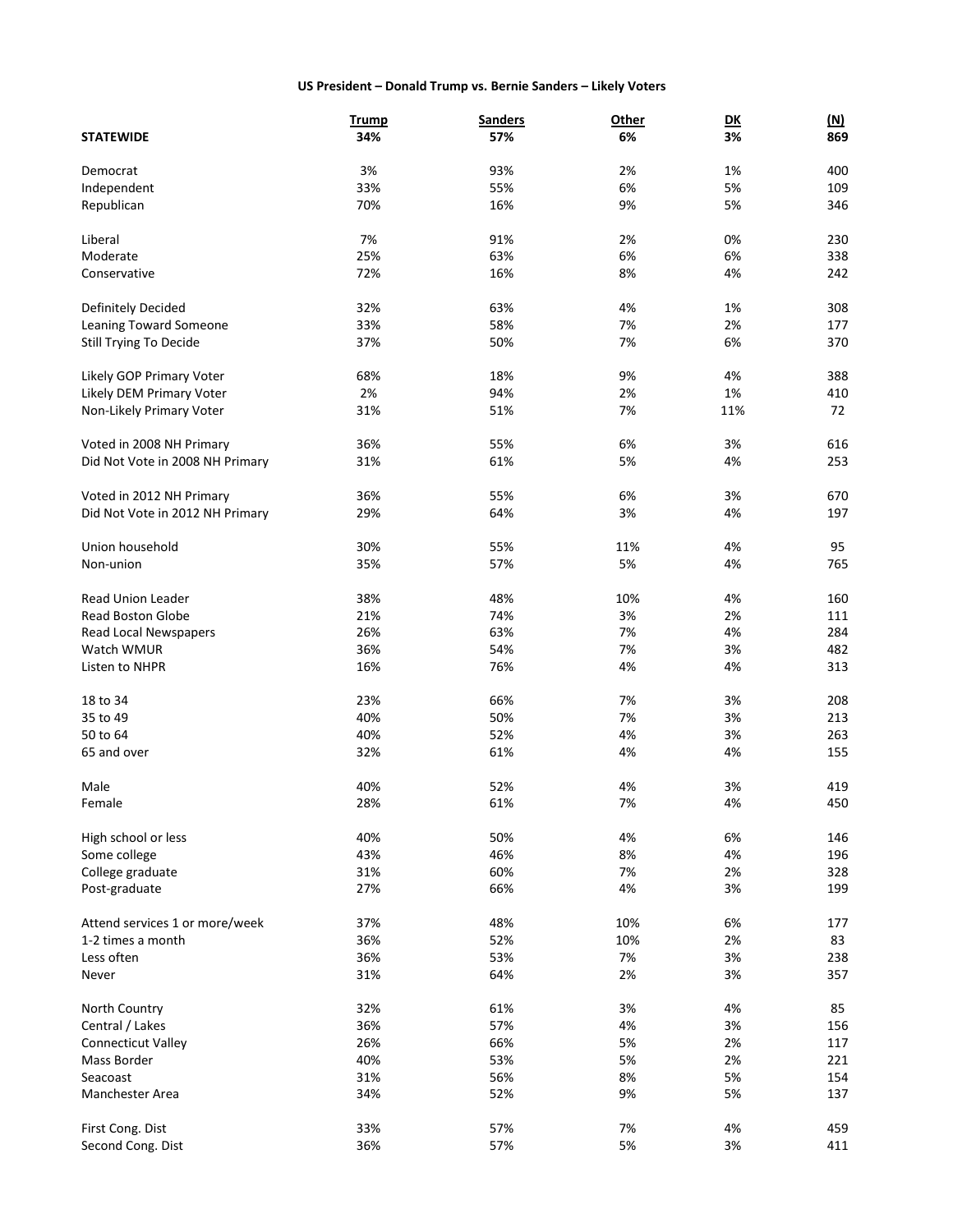# **US President – Ted Cruz vs. Hillary Clinton – Likely Voters**

|                                 | <b>Cruz</b> | <b>Clinton</b> | <b>Other</b> | $\overline{\mathsf{D}\mathsf{K}}$ | <u>(N)</u> |
|---------------------------------|-------------|----------------|--------------|-----------------------------------|------------|
| <b>STATEWIDE</b>                | 41%         | 47%            | 9%           | 4%                                | 853        |
|                                 |             |                |              |                                   |            |
| Democrat                        | 5%          | 88%            | 4%           | 3%                                | 390        |
| Independent                     | 39%         | 33%            | 20%          | 9%                                | 102        |
| Republican                      | 81%         | 5%             | 11%          | 3%                                | 350        |
| Liberal                         | 8%          | 82%            | 6%           | 3%                                | 219        |
| Moderate                        | 33%         | 51%            | 12%          | 4%                                | 337        |
| Conservative                    | 82%         | 9%             | 6%           | 3%                                | 245        |
|                                 |             |                |              |                                   |            |
| Definitely Decided              | 33%         | 57%            | 9%           | 1%                                | 294        |
| Leaning Toward Someone          | 45%         | 44%            | 8%           | 3%                                | 173        |
| <b>Still Trying To Decide</b>   | 47%         | 38%            | 9%           | 6%                                | 370        |
|                                 |             |                |              |                                   |            |
| Likely GOP Primary Voter        | 79%         | 7%             | 12%          | 3%                                | 387        |
| Likely DEM Primary Voter        | 6%          | 86%            | 5%           | 3%                                | 397        |
| Non-Likely Primary Voter        | 29%         | 47%            | 13%          | 11%                               | 69         |
| Voted in 2008 NH Primary        | 43%         | 46%            | 8%           | 3%                                | 615        |
| Did Not Vote in 2008 NH Primary | 35%         | 48%            | 11%          | 6%                                | 237        |
|                                 |             |                |              |                                   |            |
| Voted in 2012 NH Primary        | 43%         | 46%            | 8%           | 3%                                | 664        |
| Did Not Vote in 2012 NH Primary | 33%         | 49%            | 11%          | 7%                                | 186        |
| Union household                 | 39%         | 52%            | 9%           | 0%                                | 91         |
| Non-union                       | 41%         |                | 9%           | 4%                                |            |
|                                 |             | 46%            |              |                                   | 752        |
| <b>Read Union Leader</b>        | 52%         | 38%            | 7%           | 3%                                | 166        |
| <b>Read Boston Globe</b>        | 25%         | 65%            | 5%           | 5%                                | 112        |
| Read Local Newspapers           | 34%         | 56%            | 7%           | 3%                                | 277        |
| Watch WMUR                      | 41%         | 46%            | 10%          | 2%                                | 478        |
| Listen to NHPR                  | 25%         | 64%            | 8%           | 3%                                | 310        |
|                                 |             |                |              |                                   |            |
| 18 to 34                        | 38%         | 48%            | 10%          | 4%                                | 197        |
| 35 to 49                        | 40%         | 43%            | 14%          | 3%                                | 212        |
| 50 to 64                        | 46%         | 45%            | 6%           | 3%                                | 260        |
| 65 and over                     | 39%         | 51%            | 5%           | 4%                                | 154        |
| Male                            | 49%         | 39%            | 9%           | 3%                                | 401        |
| Female                          | 34%         | 53%            | 9%           | 4%                                | 451        |
|                                 |             |                |              |                                   |            |
| High school or less             | 44%         | 37%            | 13%          | 6%                                | 143        |
| Some college                    | 53%         | 36%            | 7%           | 4%                                | 186        |
| College graduate                | 38%         | 51%            | 7%           | 4%                                | 327        |
| Post-graduate                   | 32%         | 56%            | 10%          | 1%                                | 196        |
|                                 |             |                |              |                                   |            |
| Attend services 1 or more/week  | 53%         | 35%            | 9%           | 3%                                | 185        |
| 1-2 times a month               | 53%         | 35%            | 10%          | 2%                                | 82         |
| Less often                      | 41%         | 45%            | 11%          | 3%                                | 235        |
| Never                           | 32%         | 57%            | 7%           | 4%                                | 336        |
| North Country                   | 38%         | 56%            | 1%           | 5%                                | 79         |
| Central / Lakes                 | 38%         | 50%            | 8%           | 4%                                | 152        |
| Connecticut Valley              | 34%         | 53%            | 10%          | 2%                                | 110        |
| Mass Border                     | 50%         | 39%            | 8%           | 3%                                |            |
|                                 |             |                |              |                                   | 220        |
| Seacoast                        | 39%         | 48%            | 9%           | 4%                                | 152        |
| Manchester Area                 | 38%         | 43%            | 14%          | 4%                                | 139        |
| First Cong. Dist                | 40%         | 48%            | 8%           | 4%                                | 452        |
| Second Cong. Dist               | 42%         | 45%            | 10%          | 3%                                | 400        |
|                                 |             |                |              |                                   |            |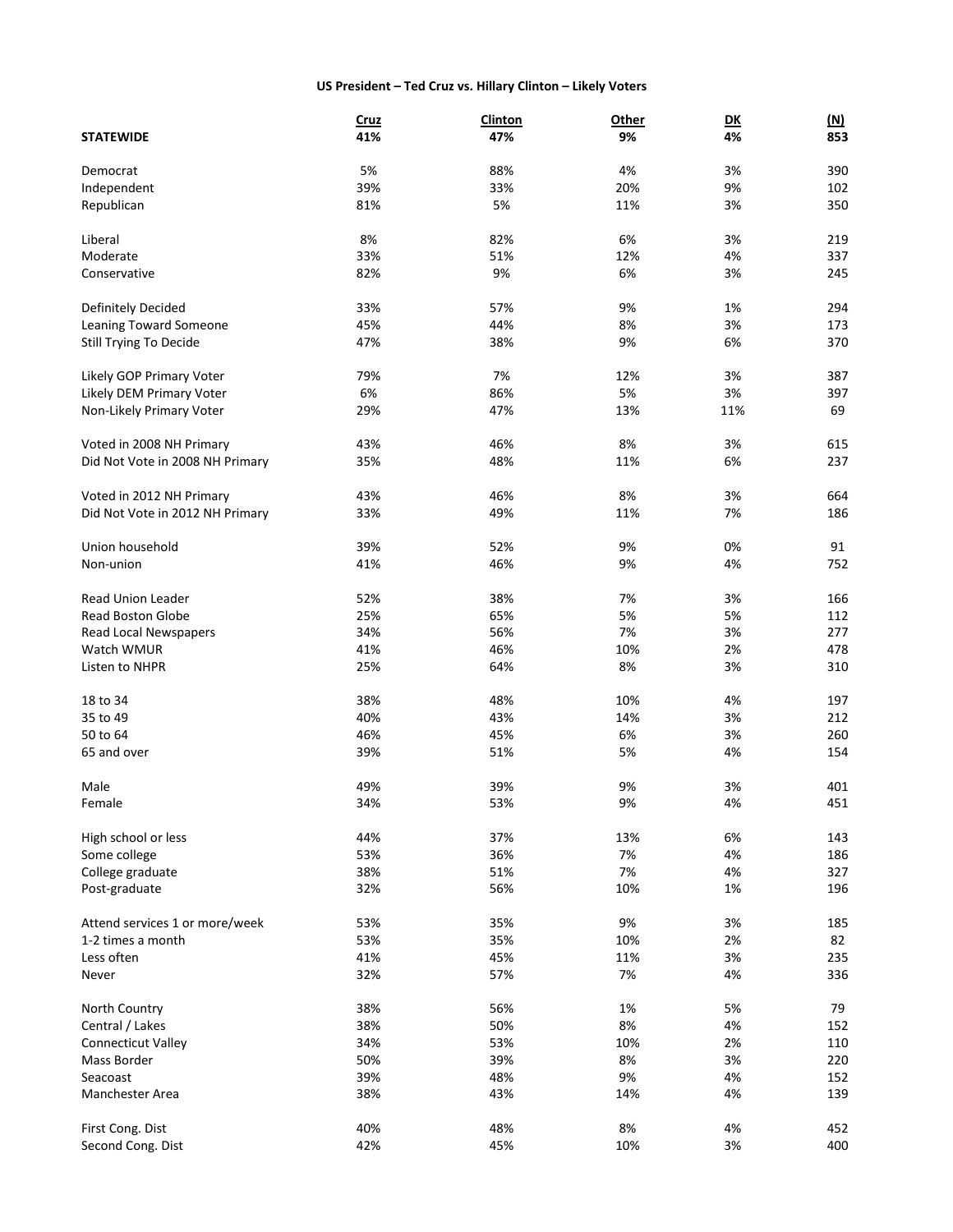# **US President – Ted Cruz vs. Bernie Sanders – Likely Voters**

|                                 | <b>Cruz</b> | <b>Sanders</b> | Other | D <sub>K</sub> | <u>(N)</u> |
|---------------------------------|-------------|----------------|-------|----------------|------------|
| <b>STATEWIDE</b>                | 33%         | 56%            | 6%    | 4%             | 858        |
|                                 |             |                |       |                |            |
| Democrat                        | 2%          | 94%            | 2%    | 1%             | 395        |
| Independent                     | 24%         | 56%            | 12%   | 8%             | 104        |
| Republican                      | 73%         | 13%            | 8%    | 6%             | 345        |
| Liberal                         | 3%          | 93%            | 3%    | 1%             | 224        |
| Moderate                        | 24%         | 62%            | 8%    | 6%             | 334        |
| Conservative                    | 77%         | 14%            | 6%    | 4%             | 246        |
|                                 |             |                |       |                |            |
| Definitely Decided              | 27%         | 66%            | 6%    | 1%             | 304        |
| Leaning Toward Someone          | 38%         | 55%            | 4%    | 2%             | 179        |
| Still Trying To Decide          | 37%         | 49%            | 6%    | 8%             | 361        |
|                                 |             |                |       |                |            |
| Likely GOP Primary Voter        | 69%         | 17%            | 9%    | 4%             | 386        |
| Likely DEM Primary Voter        | 1%          | 94%            | 3%    | 2%             | 409        |
| Non-Likely Primary Voter        | 22%         | 51%            | 11%   | 16%            | 63         |
| Voted in 2008 NH Primary        | 37%         | 54%            | 6%    | 3%             | 612        |
| Did Not Vote in 2008 NH Primary | 24%         | 63%            | 7%    | 7%             | 245        |
|                                 |             |                |       |                |            |
| Voted in 2012 NH Primary        | 37%         | 54%            | 6%    | 3%             | 661        |
| Did Not Vote in 2012 NH Primary | 23%         | 64%            | 5%    | 9%             | 195        |
| Union household                 |             | 60%            |       |                | 93         |
|                                 | 30%         |                | 8%    | 2%             |            |
| Non-union                       | 34%         | 55%            | 6%    | 5%             | 755        |
| <b>Read Union Leader</b>        | 45%         | 44%            | 7%    | 3%             | 165        |
| <b>Read Boston Globe</b>        | 17%         | 74%            | 3%    | 6%             | 112        |
| Read Local Newspapers           | 27%         | 65%            | 5%    | 3%             | 281        |
| Watch WMUR                      | 35%         | 54%            | 7%    | 4%             | 472        |
| Listen to NHPR                  | 17%         | 74%            | 5%    | 4%             | 314        |
|                                 |             |                |       |                |            |
| 18 to 34                        | 29%         | 63%            | 3%    | 5%             | 212        |
| 35 to 49                        | 35%         | 52%            | 10%   | 4%             | 202        |
| 50 to 64                        | 38%         | 53%            | 6%    | 3%             | 260        |
| 65 and over                     | 33%         | 58%            | 4%    | 5%             | 155        |
|                                 |             |                |       |                |            |
| Male                            | 38%         | 52%            | 5%    | 4%             | 412        |
| Female                          | 29%         | 60%            | 6%    | 5%             | 445        |
| High school or less             | 34%         | 53%            | 10%   | 3%             | 143        |
| Some college                    | 44%         | 47%            | 5%    | 4%             | 189        |
| College graduate                | 32%         | 58%            | 5%    | 6%             | 329        |
| Post-graduate                   | 26%         | 66%            | 6%    | 3%             | 195        |
|                                 |             |                |       |                |            |
| Attend services 1 or more/week  | 49%         | 40%            | 6%    | 5%             | 181        |
| 1-2 times a month               | 42%         | 50%            | 5%    | 3%             | 82         |
| Less often                      | 33%         | 57%            | 5%    | 5%             | 233        |
| Never                           | 24%         | 66%            | 7%    | 3%             | 348        |
|                                 |             |                |       |                | 84         |
| North Country                   | 23%         | 66%            | 4%    | 7%             |            |
| Central / Lakes                 | 36%         | 58%            | 5%    | 2%             | 151        |
| <b>Connecticut Valley</b>       | 30%         | 65%            | 4%    | 1%             | 114        |
| Mass Border                     | 40%         | 49%            | 6%    | 5%             | 218        |
| Seacoast                        | 30%         | 54%            | 11%   | 5%             | 154        |
| Manchester Area                 | 33%         | 56%            | 6%    | 6%             | 137        |
| First Cong. Dist                | 34%         | 56%            | 5%    | 5%             | 452        |
| Second Cong. Dist               | 33%         | 57%            | 7%    | 3%             | 405        |
|                                 |             |                |       |                |            |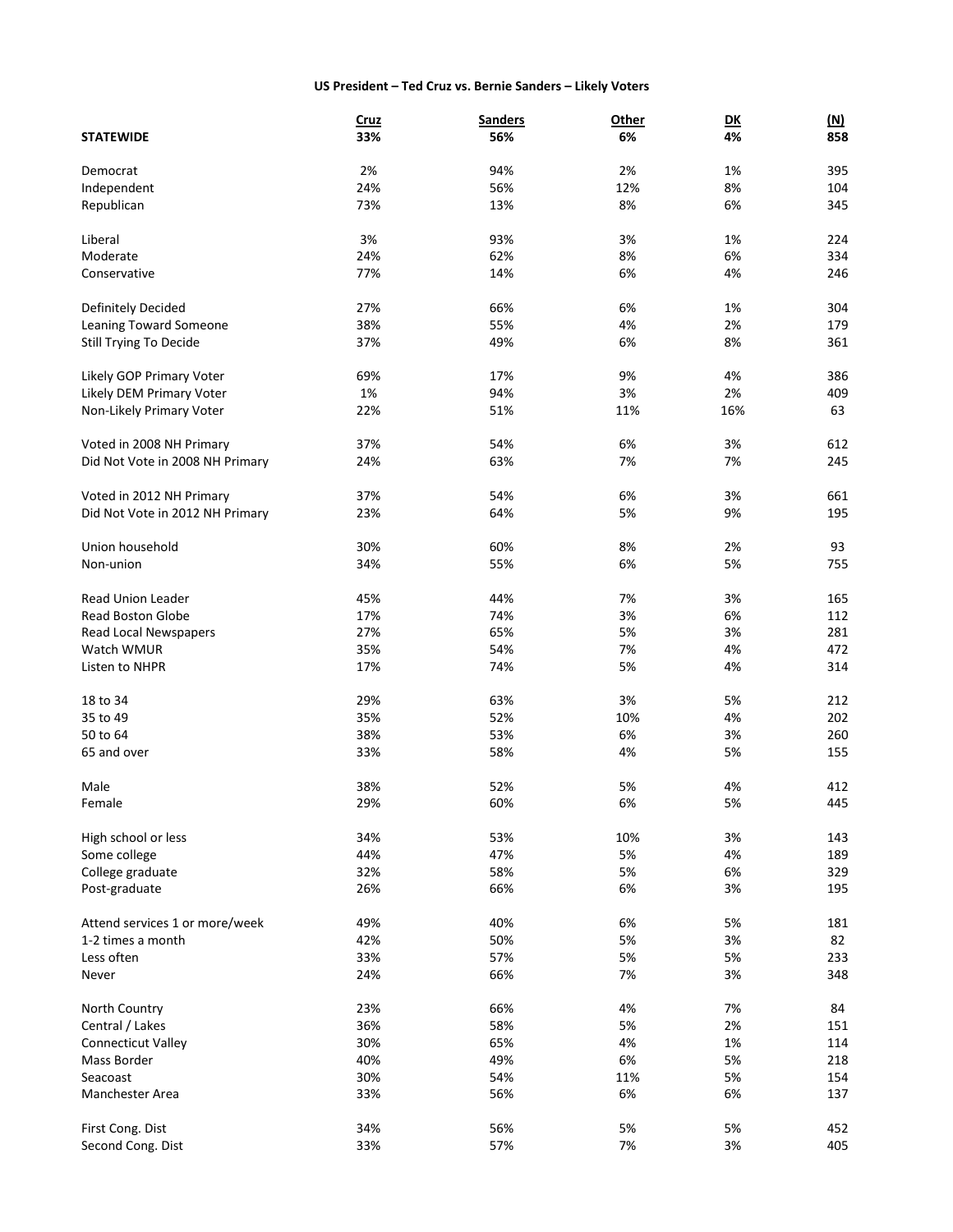# **US President – Marco Rubio vs. Hillary Clinton – Likely Voters**

|                                 | <b>Rubio</b> | <b>Clinton</b> | Other | $\overline{\mathsf{D}\mathsf{K}}$ | <u>(N)</u> |
|---------------------------------|--------------|----------------|-------|-----------------------------------|------------|
| <b>STATEWIDE</b>                | 45%          | 44%            | 8%    | 3%                                | 854        |
|                                 |              |                |       |                                   |            |
| Democrat                        | 8%           | 84%            | 5%    | 3%                                | 390        |
| Independent                     | 45%          | 30%            | 19%   | 7%                                | 100        |
| Republican                      | 88%          | 3%             | 8%    | 1%                                | 351        |
| Liberal                         | 14%          | 76%            | 8%    | 3%                                | 223        |
| Moderate                        | 41%          | 49%            | 7%    | 3%                                | 335        |
| Conservative                    | 83%          | 6%             | 8%    | 3%                                | 246        |
|                                 |              |                |       |                                   |            |
| Definitely Decided              | 35%          | 54%            | 10%   | 1%                                | 295        |
| Leaning Toward Someone          | 48%          | 42%            | 7%    | 3%                                | 173        |
| Still Trying To Decide          | 52%          | 35%            | 7%    | 5%                                | 370        |
| Likely GOP Primary Voter        | 85%          | 6%             | 8%    | 1%                                | 387        |
| Likely DEM Primary Voter        |              | 81%            |       | 3%                                |            |
|                                 | 10%          |                | 6%    |                                   | 399        |
| Non-Likely Primary Voter        | 24%          | 41%            | 18%   | 17%                               | 68         |
| Voted in 2008 NH Primary        | 47%          | 45%            | 6%    | 2%                                | 613        |
| Did Not Vote in 2008 NH Primary | 40%          | 40%            | 14%   | 6%                                | 240        |
|                                 |              |                |       |                                   |            |
| Voted in 2012 NH Primary        | 47%          | 44%            | 7%    | 2%                                | 663        |
| Did Not Vote in 2012 NH Primary | 39%          | 41%            | 12%   | 8%                                | 189        |
| Union household                 | 42%          | 45%            | 11%   | 3%                                | 95         |
| Non-union                       | 46%          |                |       |                                   | 750        |
|                                 |              | 43%            | 8%    | 3%                                |            |
| <b>Read Union Leader</b>        | 58%          | 33%            | 6%    | 3%                                | 172        |
| <b>Read Boston Globe</b>        | 31%          | 57%            | 8%    | 5%                                | 114        |
| Read Local Newspapers           | 39%          | 53%            | 5%    | 3%                                | 277        |
| Watch WMUR                      | 49%          | 42%            | 7%    | 2%                                | 478        |
| Listen to NHPR                  | 32%          | 61%            | 5%    | 2%                                | 311        |
|                                 |              |                |       |                                   |            |
| 18 to 34                        | 42%          | 42%            | 11%   | 5%                                | 203        |
| 35 to 49                        | 46%          | 40%            | 11%   | 2%                                | 207        |
| 50 to 64                        | 49%          | 44%            | 5%    | 2%                                | 262        |
| 65 and over                     | 43%          | 50%            | 4%    | 3%                                | 153        |
| Male                            | 50%          | 37%            | 11%   | 2%                                | 403        |
| Female                          | 41%          | 49%            | 6%    | 4%                                | 451        |
|                                 |              |                |       |                                   |            |
| High school or less             | 47%          | 35%            | 13%   | 5%                                | 142        |
| Some college                    | 55%          | 31%            | 11%   | 3%                                | 194        |
| College graduate                | 44%          | 48%            | 5%    | 2%                                | 323        |
| Post-graduate                   | 36%          | 55%            | 7%    | 2%                                | 194        |
|                                 |              |                |       |                                   |            |
| Attend services 1 or more/week  | 57%          | 31%            | 9%    | 3%                                | 181        |
| 1-2 times a month               | 61%          | 33%            | 6%    | 0%                                | 83         |
| Less often                      | 46%          | 42%            | 9%    | 3%                                | 235        |
| Never                           | 36%          | 53%            | 7%    | 4%                                | 340        |
| North Country                   | 42%          | 49%            | 4%    | 5%                                | 82         |
| Central / Lakes                 | 47%          | 45%            | 7%    | 1%                                | 152        |
| <b>Connecticut Valley</b>       | 41%          | 49%            | 8%    | 2%                                | 111        |
|                                 |              |                |       |                                   |            |
| Mass Border                     | 50%          | 38%            | 9%    | 2%                                | 221        |
| Seacoast                        | 42%          | 45%            | 8%    | 5%                                | 150        |
| Manchester Area                 | 44%          | 41%            | 10%   | 5%                                | 137        |
| First Cong. Dist                | 44%          | 43%            | 8%    | 4%                                | 451        |
| Second Cong. Dist               | 46%          | 44%            | 8%    | 2%                                | 403        |
|                                 |              |                |       |                                   |            |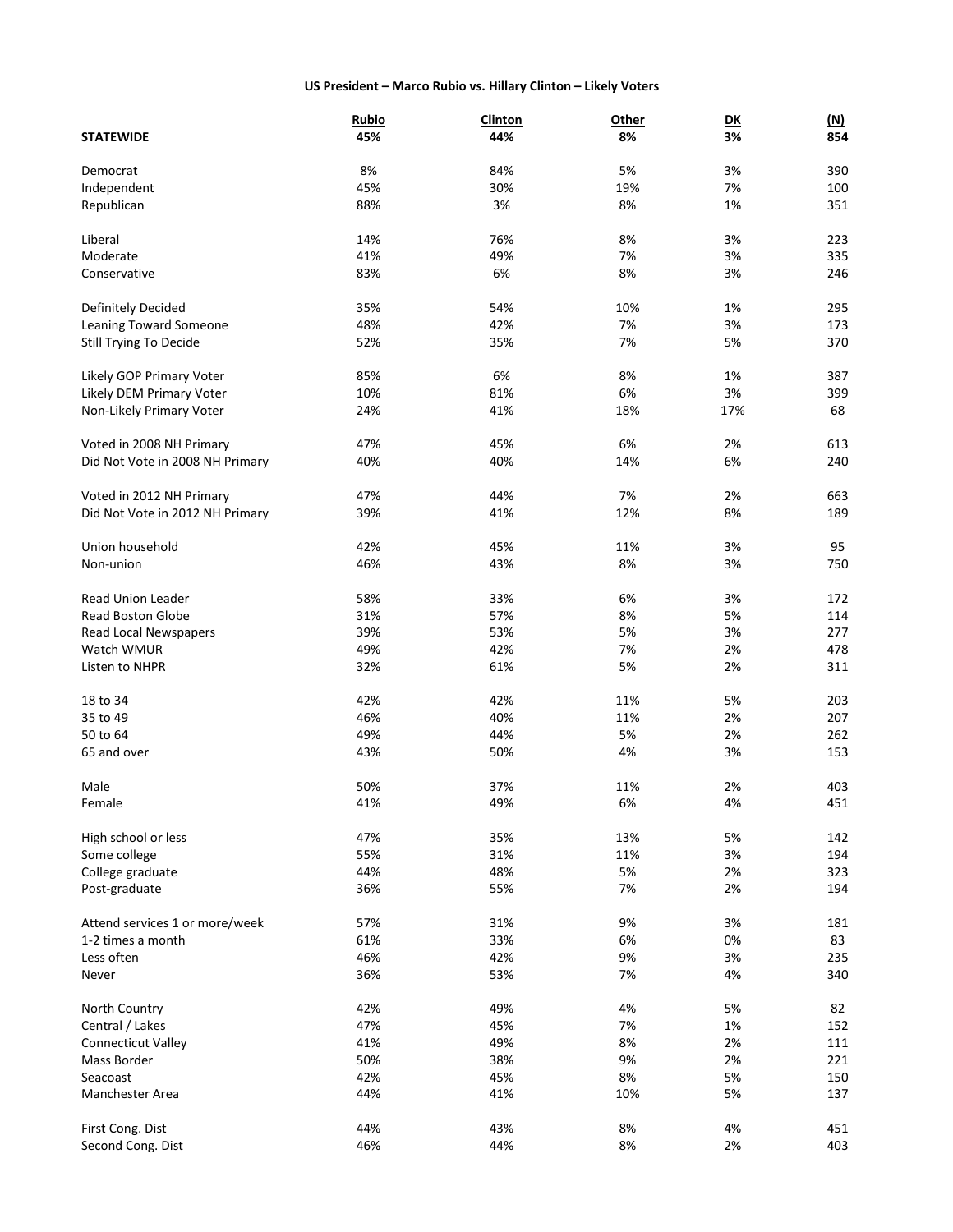#### **US President – Marco Rubio vs. Bernie Sanders – Likely Voters**

|                                 | <b>Rubio</b> | <b>Sanders</b> | <b>Other</b> | $\overline{\mathsf{D}\mathsf{K}}$ | <u>(N)</u> |
|---------------------------------|--------------|----------------|--------------|-----------------------------------|------------|
| <b>STATEWIDE</b>                | 37%          | 55%            | 5%           | 4%                                | 864        |
|                                 |              |                |              |                                   |            |
| Democrat                        | 3%           | 91%            | 3%           | 3%                                | 397        |
| Independent                     | 30%          | 54%            | 6%           | 9%                                | 102        |
| Republican                      | 77%          | 14%            | 6%           | 3%                                | 351        |
| Liberal                         | 5%           | 89%            | 3%           | 2%                                | 229        |
| Moderate                        | 31%          | 60%            | 4%           | 5%                                | 339        |
| Conservative                    | 78%          | 15%            | 6%           | 2%                                | 241        |
|                                 |              |                |              |                                   |            |
| Definitely Decided              | 29%          | 65%            | 5%           | 1%                                | 303        |
| <b>Leaning Toward Someone</b>   | 37%          | 53%            | 6%           | 3%                                | 180        |
| Still Trying To Decide          | 43%          | 46%            | 4%           | 6%                                | 367        |
|                                 |              |                |              |                                   |            |
| Likely GOP Primary Voter        | 75%          | 16%            | 6%           | 3%                                | 389        |
| Likely DEM Primary Voter        | 3%           | 92%            | 2%           | 2%                                | 412        |
| Non-Likely Primary Voter        | 20%          | 56%            | 9%           | 16%                               | 64         |
| Voted in 2008 NH Primary        | 40%          | 51%            | 5%           | 4%                                | 616        |
| Did Not Vote in 2008 NH Primary | 28%          | 64%            | 5%           | 4%                                | 248        |
|                                 |              |                |              |                                   |            |
| Voted in 2012 NH Primary        | 40%          | 52%            | 5%           | 3%                                | 667        |
| Did Not Vote in 2012 NH Primary | 25%          | 65%            | 5%           | 5%                                | 196        |
|                                 |              |                |              |                                   |            |
| Union household                 | 35%          | 55%            | 5%           | 5%                                | 94         |
| Non-union                       | 37%          | 55%            | 5%           | 4%                                | 761        |
| <b>Read Union Leader</b>        | 51%          | 42%            | 4%           | 2%                                | 170        |
| <b>Read Boston Globe</b>        | 21%          | 73%            | 2%           | 4%                                | 117        |
| Read Local Newspapers           | 32%          | 62%            | 2%           | 4%                                | 284        |
| Watch WMUR                      | 40%          | 51%            | 5%           | 4%                                | 481        |
| Listen to NHPR                  | 24%          | 70%            | 4%           | 2%                                | 320        |
|                                 |              |                |              |                                   |            |
| 18 to 34                        | 30%          | 64%            | 4%           | 3%                                | 213        |
| 35 to 49                        | 40%          | 49%            | 7%           | 3%                                | 204        |
| 50 to 64                        | 42%          | 50%            | 4%           | 4%                                | 263        |
| 65 and over                     | 36%          | 59%            | 2%           | 3%                                | 155        |
|                                 |              |                |              |                                   |            |
| Male                            | 40%          | 52%            | 5%           | 3%                                | 412        |
| Female                          | 34%          | 57%            | 4%           | 5%                                | 453        |
| High school or less             | 34%          | 55%            | 8%           | 3%                                | 143        |
| Some college                    | 46%          | 44%            | 8%           | 2%                                | 191        |
| College graduate                | 35%          | 58%            | 2%           | 4%                                | 333        |
| Post-graduate                   | 32%          | 60%            | 3%           | 5%                                | 196        |
|                                 |              |                |              |                                   |            |
| Attend services 1 or more/week  | 47%          | 41%            | 6%           | 5%                                | 179        |
| 1-2 times a month               | 54%          | 43%            | 3%           | 1%                                | 84         |
| Less often                      | 38%          | 57%            | 2%           | 3%                                | 235        |
| Never                           | 26%          | 64%            | 6%           | 4%                                | 352        |
|                                 |              |                |              |                                   |            |
| North Country                   | 27%          | 66%            | 4%           | 4%                                | 84         |
| Central / Lakes                 | 38%          | 53%            | 3%           | 6%                                | 153        |
| Connecticut Valley              | 32%          | 62%            | 5%           | 1%                                | 115        |
| Mass Border                     | 41%          | 51%            | 6%           | 3%                                | 220        |
| Seacoast                        | 36%          | 54%            | 6%           | 4%                                | 154        |
| Manchester Area                 | 39%          | 52%            | 4%           | 6%                                | 138        |
| First Cong. Dist                | 38%          | 53%            | 4%           | 5%                                | 457        |
| Second Cong. Dist               | 35%          | 57%            | 5%           | 3%                                | 407        |
|                                 |              |                |              |                                   |            |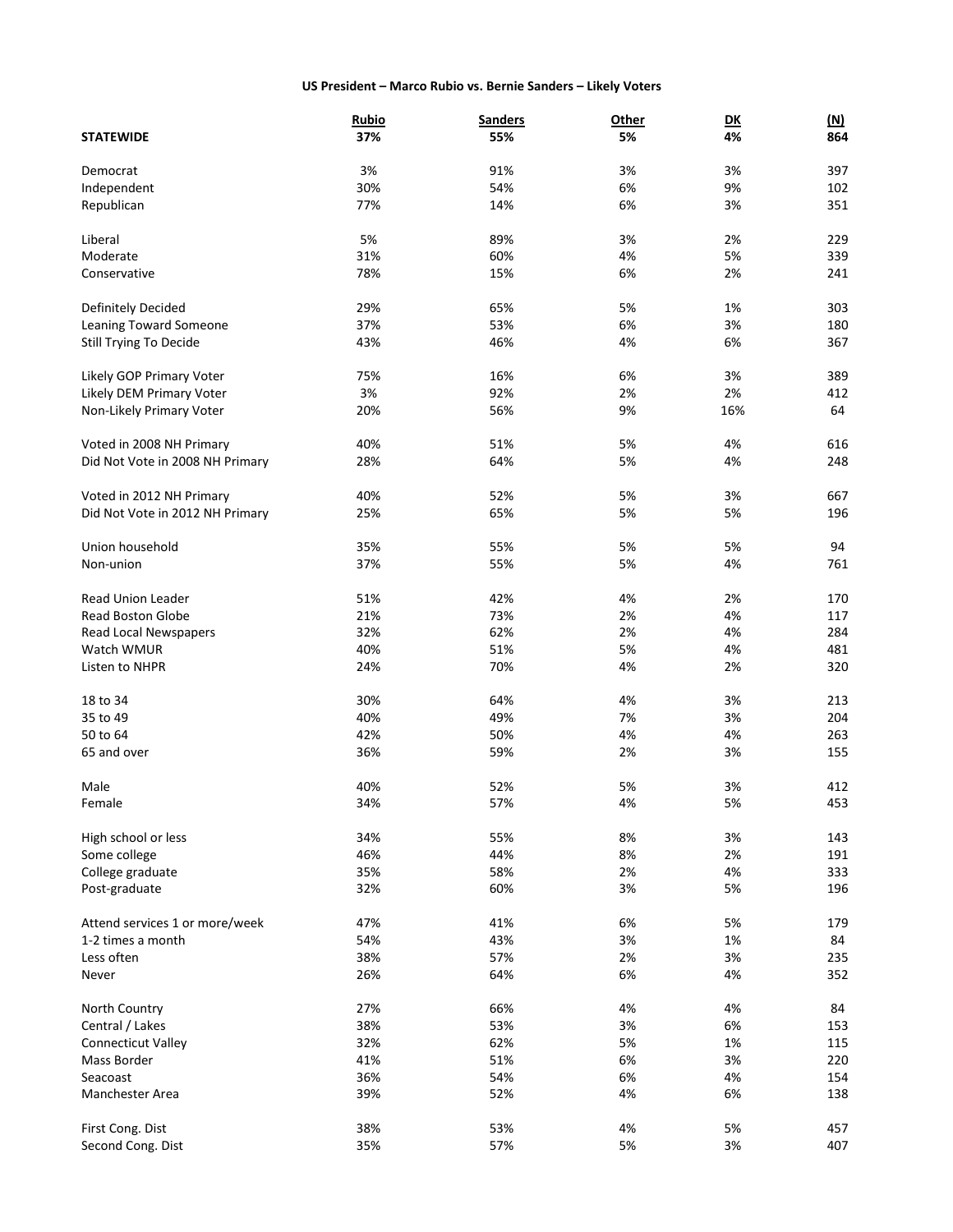# **US President – Chris Christie vs. Hillary Clinton – Likely Voters**

|                                 | Christie | Clinton | Other | $\overline{\mathsf{D}\mathsf{K}}$ | <u>(N)</u> |
|---------------------------------|----------|---------|-------|-----------------------------------|------------|
| <b>STATEWIDE</b>                | 42%      | 45%     | 9%    | 4%                                | 836        |
|                                 |          |         |       |                                   |            |
| Democrat                        | 7%       | 85%     | 4%    | 4%                                | 389        |
| Independent                     | 41%      | 31%     | 20%   | 8%                                | 96         |
| Republican                      | 83%      | 3%      | 11%   | 3%                                | 338        |
| Liberal                         | 11%      | 80%     | 7%    | 2%                                | 220        |
| Moderate                        | 40%      | 46%     | 8%    | 5%                                | 332        |
|                                 | 76%      |         |       |                                   |            |
| Conservative                    |          | 8%      | 13%   | 3%                                | 232        |
| Definitely Decided              | 35%      | 54%     | 9%    | 3%                                | 290        |
| Leaning Toward Someone          | 45%      | 45%     | 7%    | 3%                                | 171        |
| Still Trying To Decide          | 47%      | 36%     | 11%   | 6%                                | 361        |
|                                 |          |         |       |                                   |            |
| Likely GOP Primary Voter        | 80%      | 5%      | 13%   | 2%                                | 374        |
| Likely DEM Primary Voter        | 9%       | 82%     | 5%    | 4%                                | 397        |
| Non-Likely Primary Voter        | 22%      | 46%     | 16%   | 16%                               | 65         |
| Voted in 2008 NH Primary        | 44%      | 44%     | 8%    | 3%                                | 598        |
| Did Not Vote in 2008 NH Primary | 36%      | 45%     | 13%   | 6%                                | 238        |
|                                 |          |         |       |                                   |            |
| Voted in 2012 NH Primary        | 44%      | 44%     | 9%    | 3%                                | 649        |
| Did Not Vote in 2012 NH Primary | 36%      | 45%     | 12%   | 7%                                | 185        |
| Union household                 | 39%      | 50%     | 11%   | 0%                                | 91         |
| Non-union                       | 42%      | 44%     | 9%    | 4%                                | 736        |
|                                 |          |         |       |                                   |            |
| <b>Read Union Leader</b>        | 54%      | 34%     | 8%    | 4%                                | 163        |
| <b>Read Boston Globe</b>        | 31%      | 63%     | 2%    | 4%                                | 112        |
| Read Local Newspapers           | 38%      | 52%     | 8%    | 3%                                | 274        |
| Watch WMUR                      | 42%      | 45%     | 10%   | 2%                                | 463        |
| Listen to NHPR                  | 29%      | 61%     | 6%    | 4%                                | 306        |
| 18 to 34                        | 37%      | 46%     | 12%   | 6%                                | 195        |
| 35 to 49                        | 43%      | 39%     | 13%   | 4%                                | 203        |
| 50 to 64                        | 46%      | 45%     | 6%    | 3%                                | 260        |
| 65 and over                     | 40%      | 52%     | 5%    | 4%                                | 149        |
|                                 |          |         |       |                                   |            |
| Male                            | 48%      | 38%     | 10%   | 4%                                | 389        |
| Female                          | 36%      | 51%     | 9%    | 4%                                | 447        |
|                                 |          |         |       |                                   |            |
| High school or less             | 43%      | 38%     | 13%   | 6%                                | 135        |
| Some college                    | 48%      | 33%     | 14%   | 5%                                | 186        |
| College graduate                | 40%      | 50%     | 7%    | 3%                                | 319        |
| Post-graduate                   | 38%      | 52%     | 7%    | 3%                                | 195        |
| Attend services 1 or more/week  | 56%      | 32%     | 9%    | 4%                                | 180        |
| 1-2 times a month               | 51%      | 36%     | 14%   | 0%                                | 81         |
| Less often                      | 41%      | 44%     | 9%    | 5%                                | 230        |
| Never                           | 33%      | 54%     | 9%    | 5%                                | 332        |
|                                 |          |         |       |                                   |            |
| North Country                   | 31%      | 52%     | 11%   | 7%                                | 81         |
| Central / Lakes                 | 44%      | 44%     | 7%    | 6%                                | 152        |
| <b>Connecticut Valley</b>       | 35%      | 51%     | 10%   | 4%                                | 110        |
| Mass Border                     | 48%      | 39%     | 10%   | 3%                                | 218        |
| Seacoast                        | 40%      | 49%     | 8%    | 3%                                | 142        |
| Manchester Area                 | 43%      | 41%     | 12%   | 4%                                | 134        |
| First Cong. Dist                | 42%      | 45%     | 8%    | 4%                                | 438        |
| Second Cong. Dist               | 41%      | 44%     | 11%   | 4%                                | 399        |
|                                 |          |         |       |                                   |            |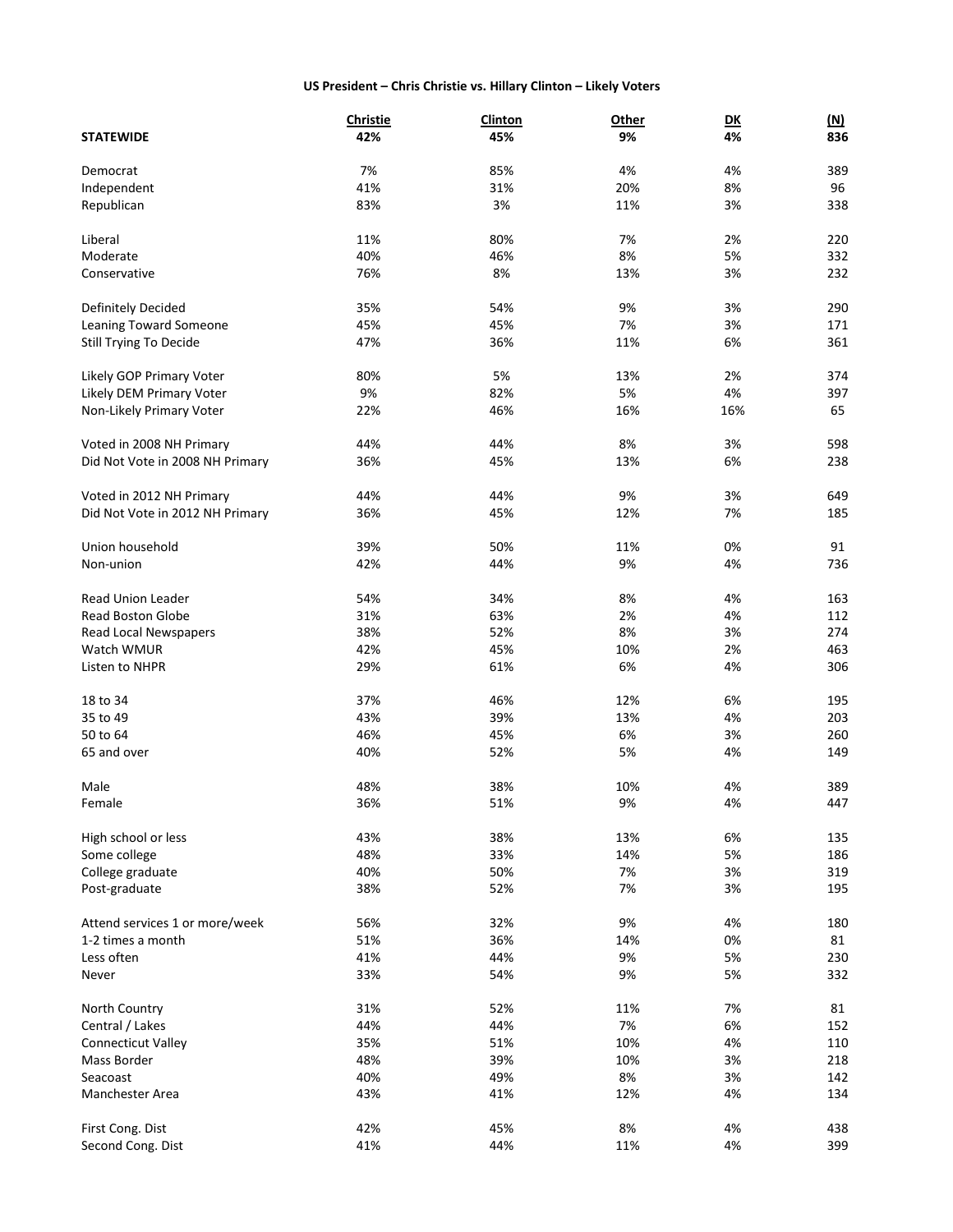# **US President – Chris Christie vs. Bernie Sanders – Likely Voters**

|                                 | <b>Christie</b> | <b>Sanders</b> | Other | DK  | <u>(N)</u> |
|---------------------------------|-----------------|----------------|-------|-----|------------|
| <b>STATEWIDE</b>                | 34%             | 57%            | 6%    | 4%  | 863        |
|                                 |                 |                |       |     |            |
| Democrat                        | 5%              | 92%            | 1%    | 2%  | 401        |
| Independent                     | 25%             | 58%            | 9%    | 8%  | 102        |
| Republican                      | 71%             | 16%            | 10%   | 3%  | 346        |
| Liberal                         | 5%              | 93%            | 3%    | 0%  | 226        |
| Moderate                        | 32%             | 60%            | 3%    | 5%  | 342        |
| Conservative                    | 67%             | 18%            | 11%   | 3%  | 235        |
|                                 |                 |                |       |     |            |
| Definitely Decided              | 26%             | 67%            | 6%    | 1%  | 302        |
| <b>Leaning Toward Someone</b>   | 36%             | 56%            | 6%    | 2%  | 177        |
| Still Trying To Decide          | 40%             | 48%            | 5%    | 7%  | 367        |
|                                 |                 |                |       |     |            |
| Likely GOP Primary Voter        | 70%             | 17%            | 10%   | 3%  | 386        |
| Likely DEM Primary Voter        | 4%              | 93%            | 1%    | 2%  | 412        |
| Non-Likely Primary Voter        | 10%             | 59%            | 14%   | 17% | 65         |
| Voted in 2008 NH Primary        | 38%             | 53%            | 5%    | 3%  | 612        |
| Did Not Vote in 2008 NH Primary | 23%             | 65%            | 7%    | 5%  | 251        |
|                                 |                 |                |       |     |            |
| Voted in 2012 NH Primary        | 38%             | 53%            | 6%    | 3%  | 665        |
| Did Not Vote in 2012 NH Primary | 22%             | 68%            | 4%    | 6%  | 196        |
| Union household                 | 27%             |                |       |     | 95         |
|                                 |                 | 58%            | 11%   | 3%  |            |
| Non-union                       | 35%             | 56%            | 5%    | 4%  | 756        |
| <b>Read Union Leader</b>        | 47%             | 45%            | 7%    | 2%  | 168        |
| <b>Read Boston Globe</b>        | 24%             | 71%            | 2%    | 3%  | 115        |
| Read Local Newspapers           | 29%             | 64%            | 3%    | 3%  | 283        |
| Watch WMUR                      | 36%             | 55%            | 6%    | 3%  | 477        |
| Listen to NHPR                  | 22%             | 74%            | 2%    | 2%  | 315        |
|                                 |                 |                |       |     |            |
| 18 to 34                        | 21%             | 67%            | 6%    | 5%  | 210        |
| 35 to 49                        | 38%             | 52%            | 7%    | 3%  | 205        |
| 50 to 64                        | 42%             | 50%            | 5%    | 3%  | 265        |
| 65 and over                     | 35%             | 60%            | 3%    | 3%  | 152        |
|                                 |                 |                |       |     |            |
| Male                            | 37%             | 54%            | 5%    | 3%  | 404        |
| Female                          | 31%             | 59%            | 6%    | 4%  | 459        |
| High school or less             | 30%             | 61%            | 6%    | 3%  | 138        |
| Some college                    | 39%             | 46%            | 11%   | 4%  | 191        |
| College graduate                | 33%             | 59%            | 5%    | 3%  | 334        |
| Post-graduate                   | 33%             | 61%            | 3%    | 4%  | 198        |
|                                 |                 |                |       |     |            |
| Attend services 1 or more/week  | 49%             | 40%            | 5%    | 6%  | 179        |
| 1-2 times a month               | 42%             | 50%            | 8%    | 0%  | 83         |
| Less often                      | 34%             | 56%            | 6%    | 3%  | 235        |
| Never                           | 24%             | 67%            | 5%    | 3%  | 352        |
| North Country                   | 19%             | 64%            | 8%    | 9%  | 83         |
| Central / Lakes                 | 38%             | 54%            | 5%    | 3%  | 158        |
|                                 | 28%             |                |       |     | 114        |
| <b>Connecticut Valley</b>       |                 | 68%            | 4%    | 1%  |            |
| Mass Border                     | 41%             | 50%            | 6%    | 3%  | 218        |
| Seacoast                        | 33%             | 57%            | 6%    | 4%  | 151        |
| Manchester Area                 | 34%             | 57%            | 6%    | 4%  | 139        |
| First Cong. Dist                | 36%             | 54%            | 6%    | 4%  | 458        |
| Second Cong. Dist               | 31%             | 60%            | 6%    | 3%  | 405        |
|                                 |                 |                |       |     |            |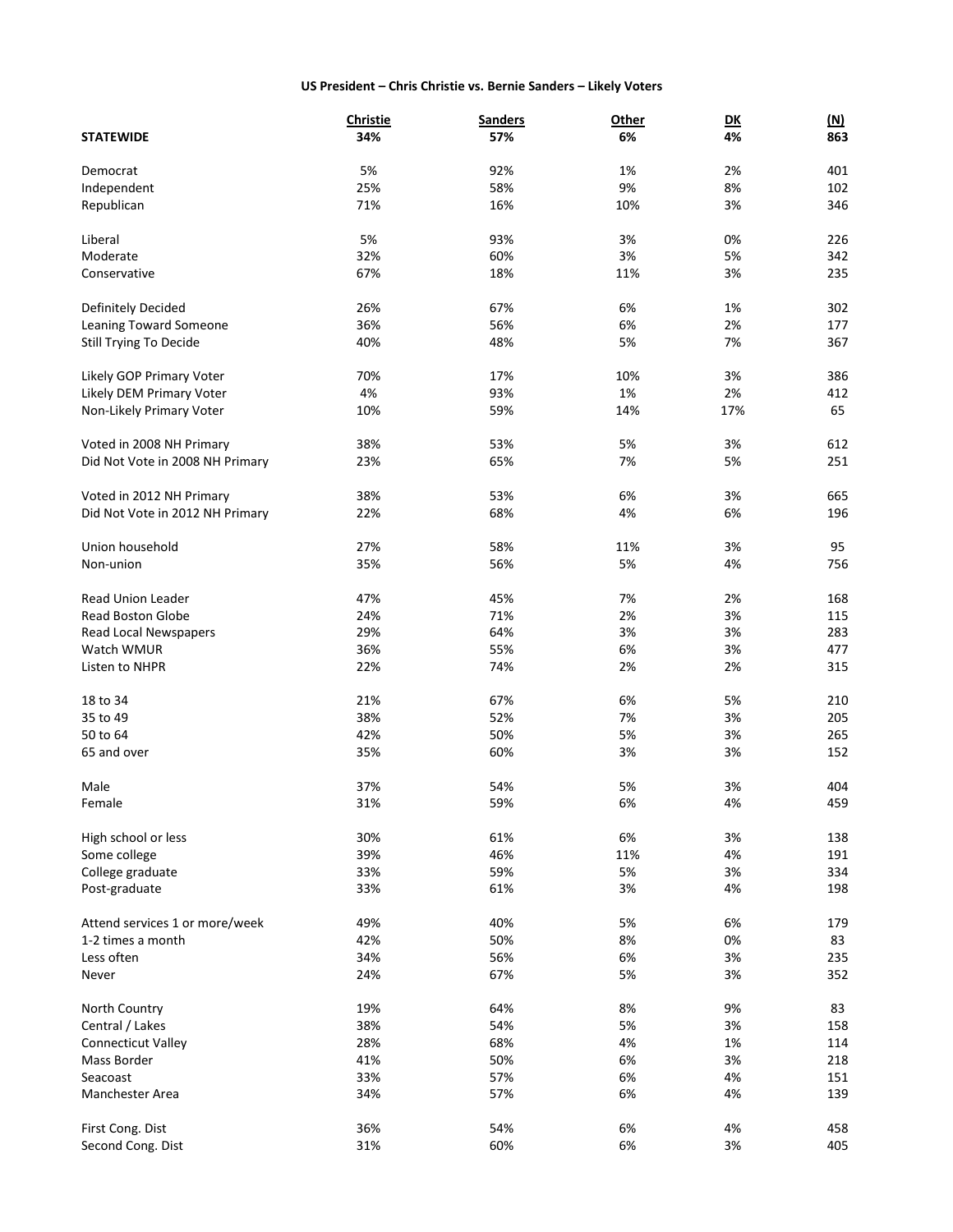# **US President – John Kasich vs. Hillary Clinton – Likely Voters**

|                                 | <b>Kasich</b> | <b>Clinton</b> | <b>Other</b> | $\overline{\mathsf{D}\mathsf{K}}$ | (M) |
|---------------------------------|---------------|----------------|--------------|-----------------------------------|-----|
| <b>STATEWIDE</b>                | 43%           | 43%            | 9%           | 5%                                | 837 |
|                                 |               |                |              |                                   |     |
| Democrat                        | 11%           | 80%            | 5%           | 4%                                | 389 |
| Independent                     | 43%           | 31%            | 17%          | 8%                                | 99  |
| Republican                      | 80%           | 4%             | 12%          | 4%                                | 338 |
| Liberal                         | 10%           | 78%            | 10%          | 3%                                | 219 |
| Moderate                        | 44%           | 43%            | 6%           | 6%                                | 335 |
| Conservative                    | 77%           |                |              |                                   |     |
|                                 |               | 8%             | 11%          | 4%                                | 235 |
| Definitely Decided              | 32%           | 53%            | 11%          | 4%                                | 292 |
| Leaning Toward Someone          | 48%           | 41%            | 10%          | 1%                                | 172 |
| Still Trying To Decide          | 50%           | 34%            | 8%           | 7%                                | 359 |
|                                 |               |                |              |                                   |     |
| Likely GOP Primary Voter        | 80%           | 5%             | 12%          | 3%                                | 373 |
| Likely DEM Primary Voter        | 12%           | 77%            | 6%           | 5%                                | 398 |
| Non-Likely Primary Voter        | 21%           | 51%            | 15%          | 13%                               | 66  |
| Voted in 2008 NH Primary        | 47%           | 43%            | 7%           | 3%                                | 606 |
| Did Not Vote in 2008 NH Primary | 33%           | 43%            | 15%          | 9%                                | 232 |
|                                 |               |                |              |                                   |     |
| Voted in 2012 NH Primary        | 46%           | 43%            | 8%           | 3%                                | 649 |
| Did Not Vote in 2012 NH Primary | 34%           | 41%            | 13%          | 11%                               | 187 |
|                                 |               |                |              |                                   |     |
| Union household                 | 32%           | 49%            | 16%          | 4%                                | 92  |
| Non-union                       | 45%           | 42%            | 8%           | 5%                                | 737 |
| <b>Read Union Leader</b>        | 57%           | 31%            | 7%           | 5%                                | 162 |
| <b>Read Boston Globe</b>        | 30%           | 58%            | 8%           | 4%                                | 115 |
| Read Local Newspapers           | 41%           | 48%            | 4%           | 7%                                | 272 |
| Watch WMUR                      | 47%           | 41%            | 7%           | 4%                                | 469 |
| Listen to NHPR                  | 29%           | 60%            | 5%           | 5%                                | 306 |
|                                 |               |                |              |                                   |     |
| 18 to 34                        | 38%           | 40%            | 13%          | 10%                               | 195 |
| 35 to 49                        | 42%           | 44%            | 12%          | 2%                                | 196 |
| 50 to 64                        | 47%           | 43%            | 8%           | 3%                                | 261 |
| 65 and over                     | 46%           | 45%            | 4%           | 5%                                | 155 |
|                                 |               |                |              |                                   |     |
| Male                            | 52%           | 35%            | 9%           | 4%                                | 396 |
| Female                          | 35%           | 50%            | 10%          | 5%                                | 442 |
| High school or less             | 41%           | 35%            | 16%          | 8%                                | 138 |
| Some college                    | 48%           | 32%            | 13%          | 7%                                | 186 |
| College graduate                | 42%           | 48%            | 8%           | 3%                                | 321 |
| Post-graduate                   | 42%           | 50%            | 5%           | 4%                                | 192 |
|                                 |               |                |              |                                   |     |
| Attend services 1 or more/week  | 57%           | 29%            | 9%           | 5%                                | 181 |
| 1-2 times a month               | 53%           | 38%            | 9%           | 0%                                | 77  |
| Less often                      | 43%           | 43%            | 9%           | 5%                                | 229 |
| Never                           | 34%           | 51%            | 10%          | 6%                                | 336 |
| North Country                   | 33%           | 50%            | 7%           | 10%                               | 79  |
| Central / Lakes                 | 46%           | 39%            | 8%           | 7%                                | 151 |
|                                 |               |                |              | 4%                                | 107 |
| Connecticut Valley              | 35%           | 53%            | 8%           |                                   |     |
| Mass Border                     | 48%           | 37%            | 11%          | 3%                                | 221 |
| Seacoast                        | 41%           | 46%            | 9%           | 4%                                | 148 |
| Manchester Area                 | 46%           | 39%            | 11%          | 4%                                | 131 |
| First Cong. Dist                | 44%           | 43%            | 8%           | 4%                                | 445 |
| Second Cong. Dist               | 42%           | 42%            | 10%          | 5%                                | 392 |
|                                 |               |                |              |                                   |     |